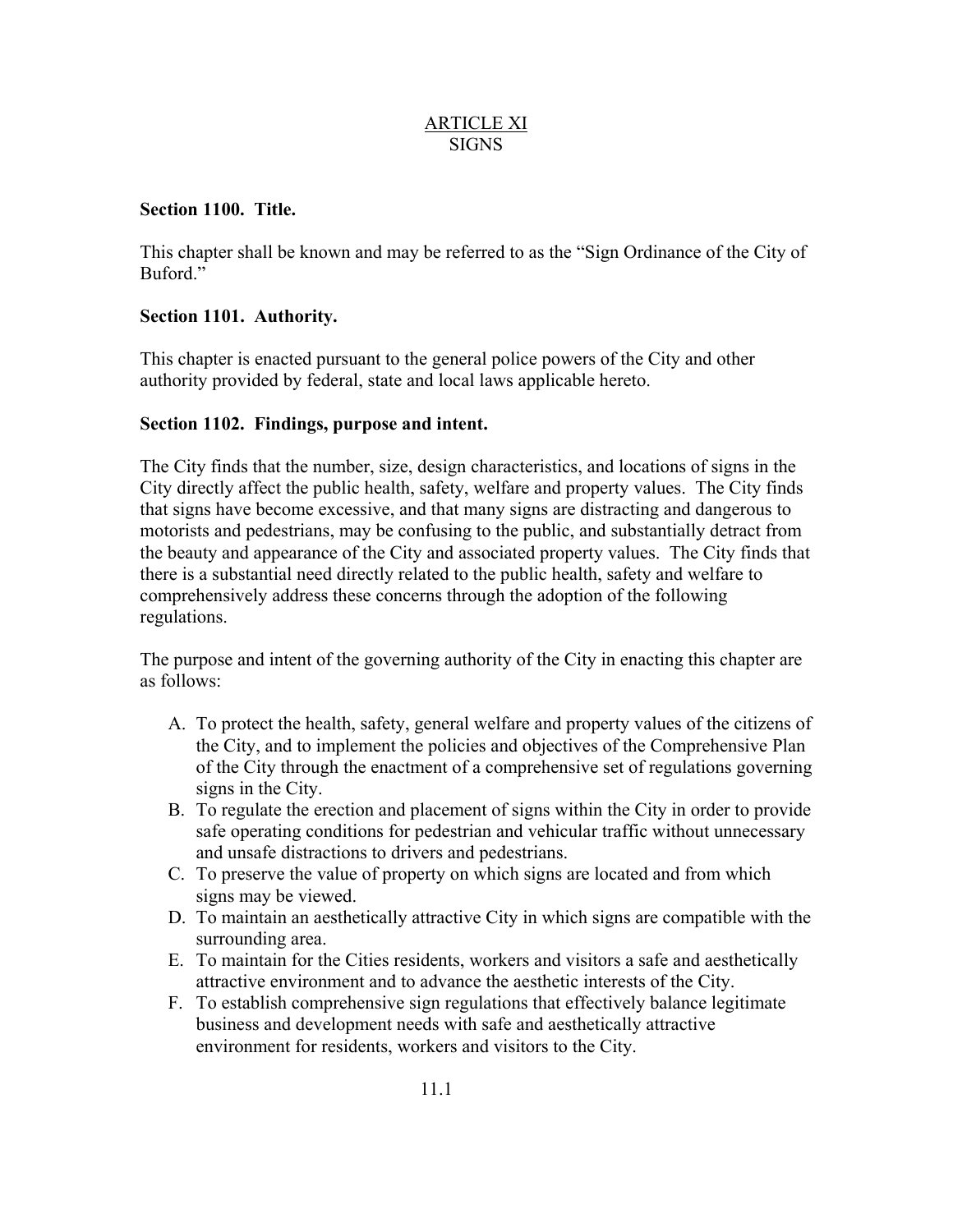- G. To provide fair and reasonable opportunities for the identification of businesses that are located within the City and to provide for the identification of the availability of products, goods or services to promote economic vitality.
- H. To ensure the protection of free speech rights under the State of Georgia and United States Constitutions within the City.
- I. To establish a permit system to allow specific types of signs in zoning districts consistent with the uses, intent and aesthetic characteristics of the areas where the signs are to be located.
- J. To allow certain signs that are small, safe, unobtrusive and incidental to the principal use of the respective lots on which they are located, subject to the substantive requirements of this article but without a requirement for permits.
- K. To provide for temporary signs in certain circumstances.
- L. To place reasonable controls on nonconforming signs that are by definition contrary to the public health, safety and welfare while protecting the constitutional rights of the owners of said nonconforming signs.
- M. To prohibit all signs not expressly authorized by this chapter, to provide for the maintenance of signs, and to provide for the enforcement of the provisions of this chapter.

# **Section 1103. Scope of regulations.**

- A. It shall be unlawful for any persons to erect, construct, enlarge, move, alter or convert any sign or cause the same to be done within the City except in accordance with the provisions of this Ordinance.
- B. Noncommercial speech protected under the First Amendment of the United States Constitution and the Constitution of the State of Georgia shall be regulated by this Ordinance only as to size of signage containing speech, the number and location of such signs, and such other reasonable time, place and manner restrictions as are set forth in this Ordinance. Any sign or structure used solely for the purpose of displaying a protected non-commercial message or protected non-commercial speech is exempt from all other aspects of this Ordinance. Except, however, all sign structures shall remain subject to the provisions of the City of Buford Ordinance, Building Codes and other relevant laws.
- C. Protected noncommercial speech shall be permitted in any place commercial speech is permitted under this Ordinance. Any sign provided for in any zoning district may contain non-commercial messages. To the extent any conflict arises between this provision and any other language found in this Ordinance, this provision shall control.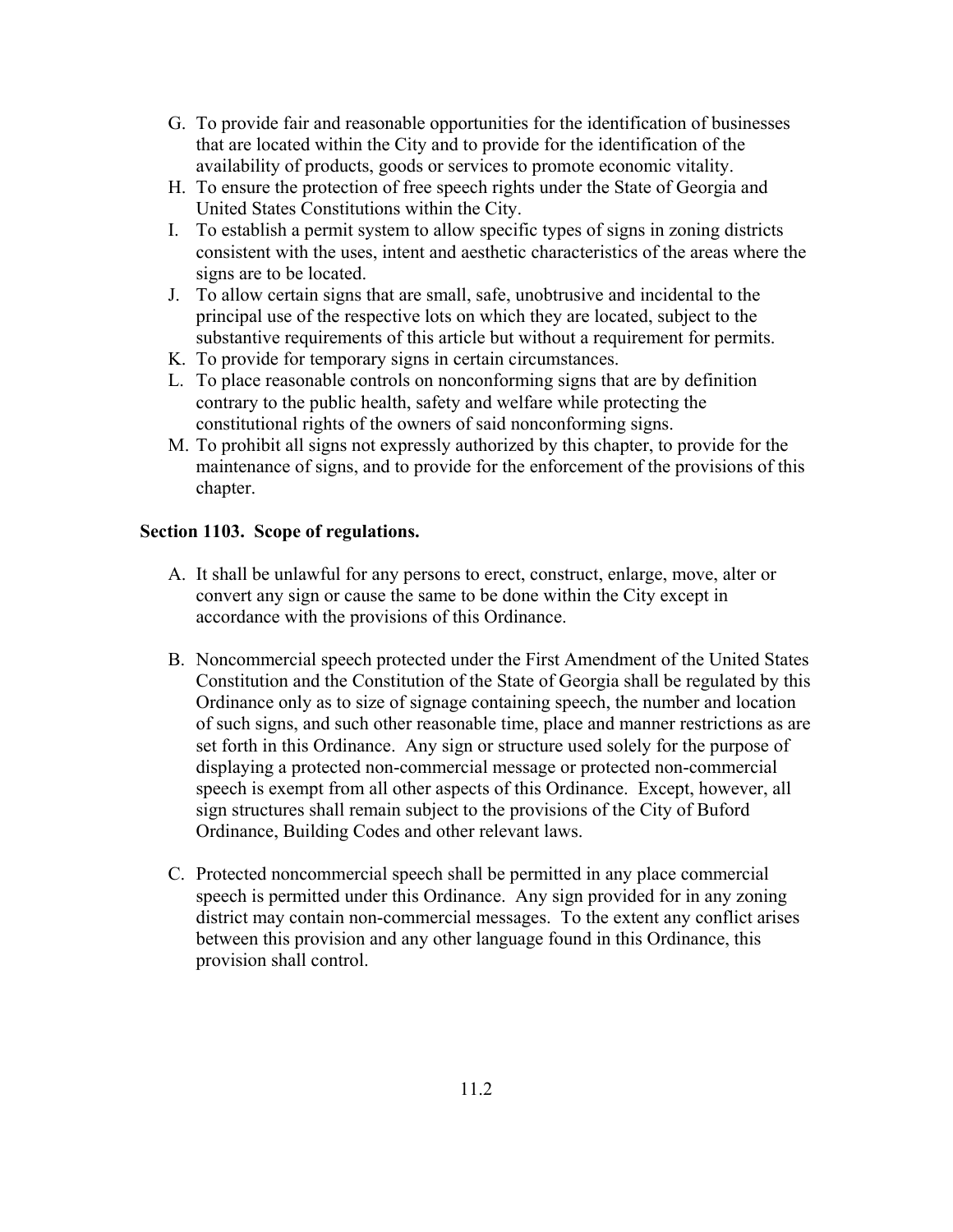- D. Any sign or structure erected for the purpose of displaying a protected noncommercial message or protected noncommercial speech shall not be used for a commercial message or commercial speech unless such sign or structure is erected in conformance with all requirements of this Ordinance and has received a sign permit as required by this Ordinance.
- E. For purposes of this chapter a "noncommercial message" or "non commercial speech" shall mean any message or speech that does not meet the definition of "commercial message of commercial sign" as set forth in this Ordinance. Nothing herein shall be construed to prohibit a prosecution for violation of a criminal statute by the City or other duly constituted government authority or a civil action by the City or other private person or entity.

# **Section 1104. Definitions.**

The following definitions shall apply to this chapter unless specifically stated otherwise. Any words or phrases not defined below shall be given their common ordinary meaning unless the context clearly indicates otherwise.

**Animated Signs.** A sign which contains the appearance of movement to depict action or to create a special effect or scene, including any electronic sign which contains anything other than static messages or changes its message more often than permitted by this ordinance.

**Area Identification Sign.** A sign, free-standing or affixed to a wall which identifies a development, such as a shopping center, office or industrial park, or a residential subdivision or multiple-family project.

**Area of Sign.** The area of the face of the sign within a perimeter which forms the outside shape including any decorative trim or frame which forms an integral part of the display, but excluding the base or necessary supports or uprights on which the sign may be placed.

**Banner.** A sign of lightweight fabric, plastic or similar material mounted at one (1) or more edges to a pole or other structure. National flags, state and municipal flags, and official flags of businesses, institutions or other organizations shall not be considered banners.

**Beacon.** Any light with one (1) or more beams which rotate, move or which are directed into the atmosphere or at one (1) or more points not on the same lot as the light source.

**Canopy (or marquee).** A permanent roof-like shelter extending from part or all of the building face and constructed of some durable material such as fabric, metal, glass or plastic, except gasoline canopy.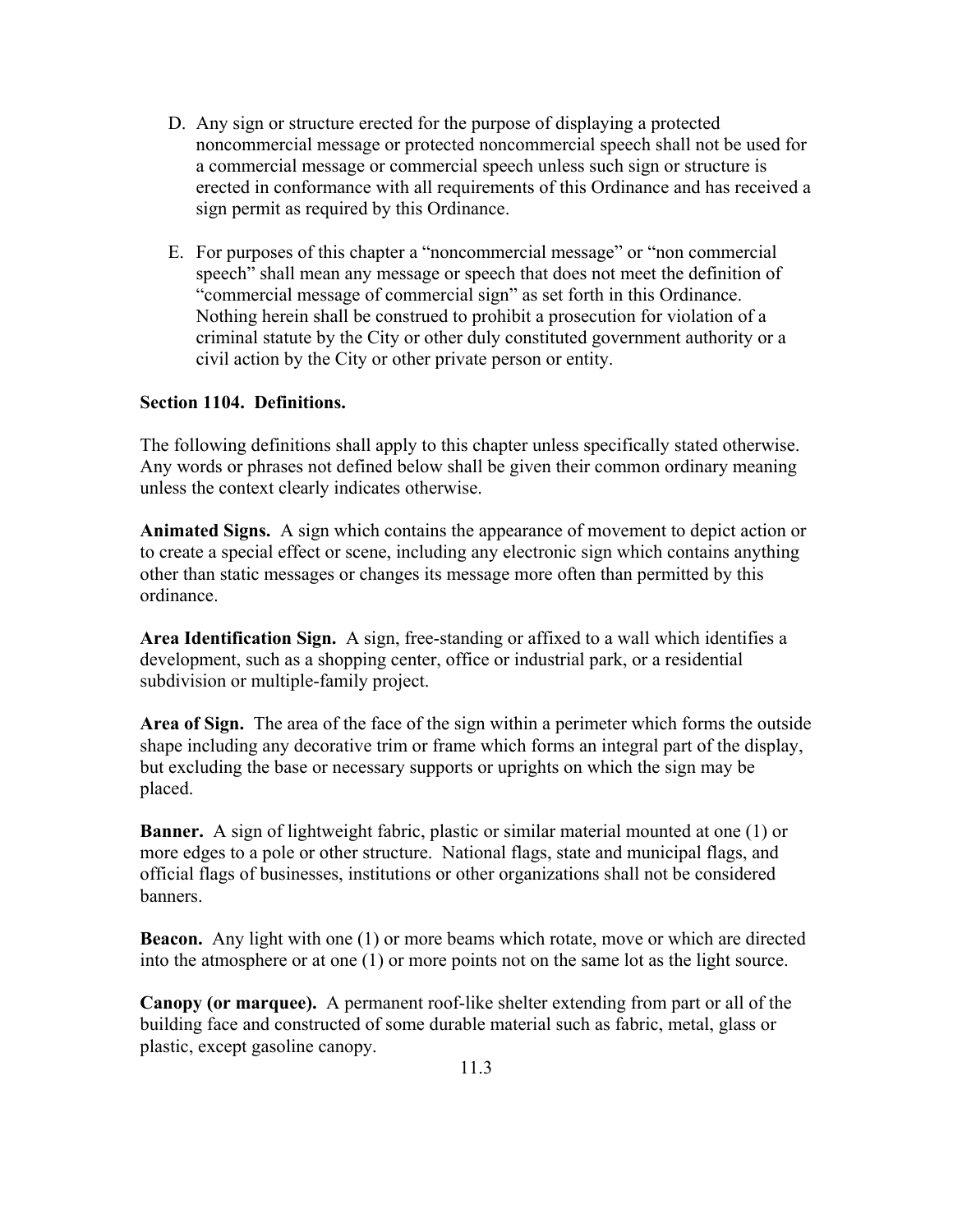**Canopy, fuel.** A permanent roof-like shelter over fuel pumps constructed of durable material such as masonry, fabric, metal, glass and/or plastic.

**Canopy Sign.** Any sign attached to or constructed in or on a canopy. For purposes of this chapter, this term includes marquee sign.

**Changeable Copy Board.** A sign on which copy or sign panels may be changed, such as boards with changeable letters or changeable pictorial panels.

**Commercial Message or Commercial Sign.** Any sign, wording, logo, or other visual representation that directly or indirectly identifies, names, advertises, or directs attention to a business operated for profit, or to a product, commodity or service for sale or lease, to any other commercial interest or activity, or is otherwise intended to induce the purchase of goods, commodities, products, property, or services.

**Copy.** The wording, designs and other advertising display on a sign surface.

**Copy Area.** The area in square feet of the smallest geometric figure that describes the total area enclosed by the actual copy of a sign. For wall or canopy signs, the copy area limits refer to the message, not to the illuminated background.

**Director.** The Planning Director for the City of Buford or his or her designee. In the absence of such Planning Director, the City Clerk for the City of Buford or his or her designee.

**Double-faced Sign.** A sign which has two (2) display areas against each other or where the interior angle formed by the display area is sixty  $(60)$  degrees or less, where one  $(1)$ face is designed to be seen from one (1) direction and the other face from another direction.

**Dilapidated or Neglected Signs.** A sign (including sign structure) will be dilapidated or neglected if it does not present a neat and orderly appearance, which may be manifested by the following: rust or holes on or in the sign, or broken, missing, loose or bent parts, faded or flaking paint, or non-operative or partially operative illuminating.

**Electronic Sign.** A static message only, and shall not have movement nor flashing on any part of the sign structure, design, or pictorial segment of the sign, nor shall such sign have varying light intensity during the display of any single message, and whose message is displayed through the use of LED, LCD, plasma or other similar type panels or screens, including devices known as commercial electronic message signs and similar devices.

**Electronic Interstate Visible Sign.** A sign whose message may be changed at intervals by electronic process or by remote control, and whose message is displayed through the use of LED, LCD, plasma or other similar type panels or screens, including devices known as commercial electronic message signs and similar devices.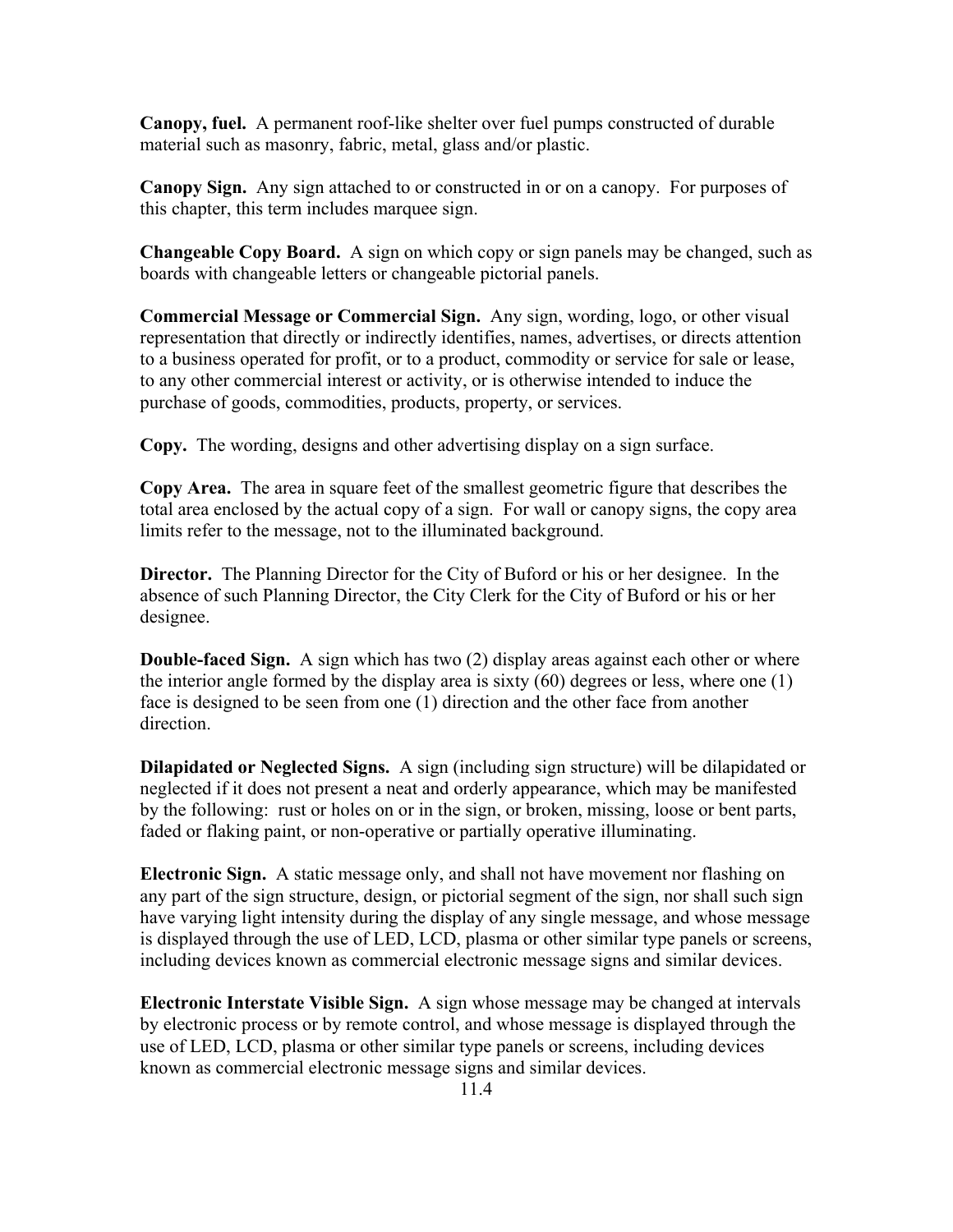**Façade.** The exterior front of a building or structure exposed to public view.

**Flags.** Any fabric, plastic or similar material containing distinctive colors, patterns, or symbols and which is used as an official symbol of any government, business, institution or organization.

**Flashing.** A pattern of changing light illumination where the sign illumination alternates suddenly between bright illumination and fully non-illuminated for the purpose of drawing attention to the sign. The term "flashing" excludes electronic signs which are operated in conformity with this ordinance and where the only periods of full nonillumination are less than one (1) second and exist only between the display of separate individual messages.

**Flashing Sign.** A sign, the illumination of which is not kept constant in intensity at all times when in use, and which exhibits marked changes in lighting effects.

**Frame Effect.** A visual effect on an electronic sign which depicts movement, fading, mosaic flips, wipes, or other changing effects associated with the transition from one static message to another.

**Free-standing Sign.** A sign erected on a free-standing frame, mast or pole not attached to any building.

## **Ground Level. Street level.**

**Ground Sign.** A free-standing sign connected, attached, secured or otherwise permanently affixed to the ground. This may include monument-style signs, pole signs, billboards, or similar signs affixed to the ground.

**Height of Sign.** The vertical distance measured from ground level to the highest point of a sign, including the sign structure.

**Illuminated Sign.** Any sign which is lighted from within (direct) or without (indirect).

**Individual Establishment.** A non-residential structure containing an office, business, store, shop, facility, institution, or groups thereof where the primary access point for the employees, tenants and customers is by a collective entryway instead of individual doorways to the outside. This includes buildings with multiple tenants provided the building's principal means of access is provided by common entry points.

**Industrial or Office Park.** An industrial or office development on one or more lots containing multiple buildings per lot around a network of private streets and drives and functioning as a single collective development. This term includes office-condominium and other like developments.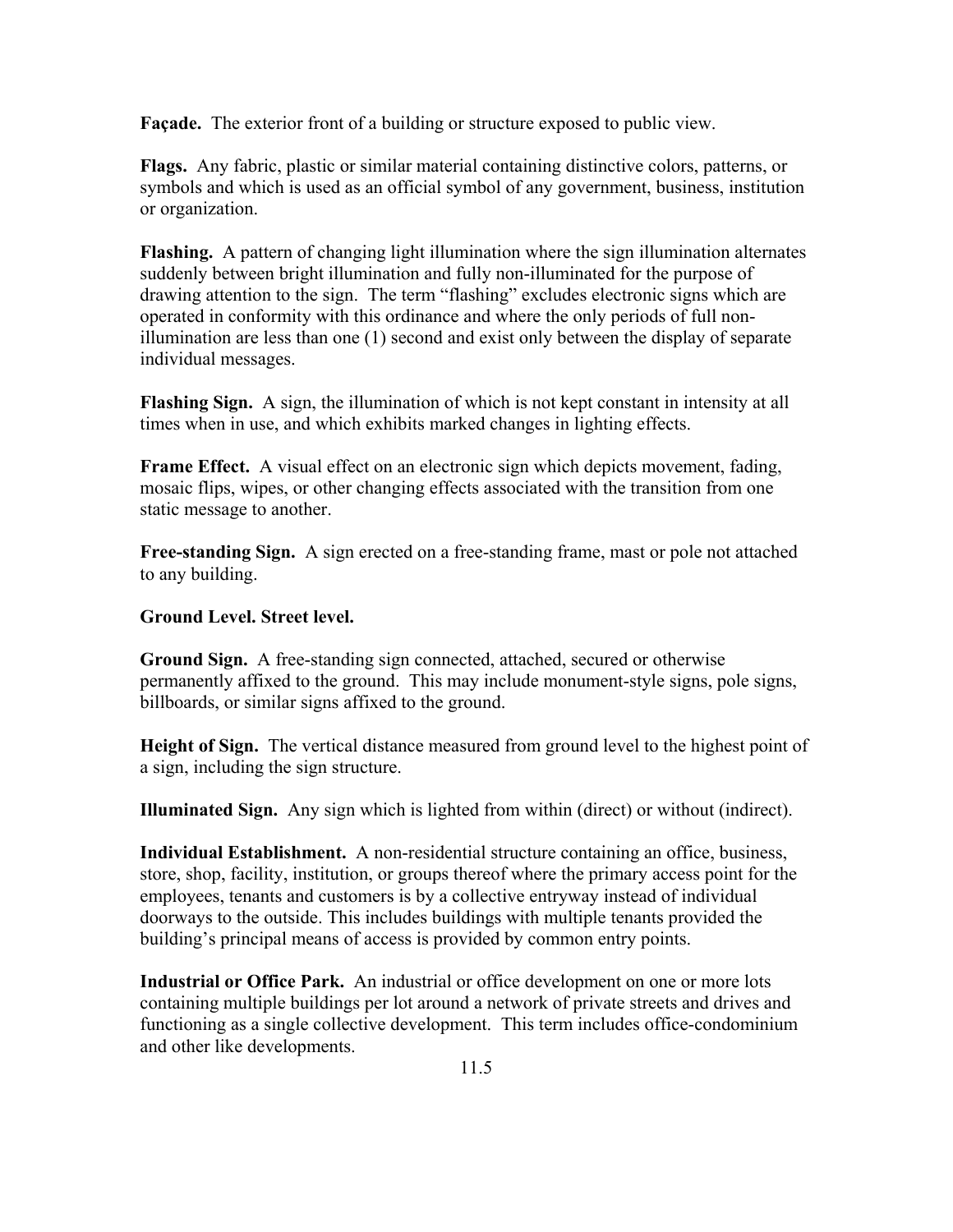**Interstate Visible Signs.** A sign located on a legally approved parcel of land within the Interstate 985 or 85 corridor meeting the requirements outlined herein. Said sign shall not exceed six hundred seventy-two (672) square feet in size nor one hundred (100) feet in height. Said parcel containing sign shall directly abut the right-of-way of Interstate 985 or 85.

**Lot or Parcel.** A designated parcel, tract or area of land legally established by plat, subdivision or as otherwise permitted by law.

**Monument-Style Sign.** A sign other than a pole sign, in which the face of the sign is permanently mounted on an enclosed decorative base of brick, stucco or rock and with a frame of brick, stucco or rock within which advertising panels are contained.

**Neighborhood Marketing Sign.** Temporary sign located at the entrance of a platted subdivision that has lots or houses that are being actively developed and sold within the neighborhood.

**Nonconforming Sign.** A sign erected or otherwise in use prior to the effective date of this chapter which fails in one (1) or more respects to comply with all provisions of this chapter.

**Owner.** The title owner and its agents and assignees.

**Planned Multi-Tenant Office, Institutional, Industrial or Shopping Center.** A planned concentration of multiple business establishments with shared parking and direct external entry points (doorways) for its employees, customers and tenants in lieu of collective entrances. Retail shopping centers are included in this definition.

**Pole Sign.** A sign that is mounted on a freestanding pole, pylon or other supports so that the bottom edge of the sign face is three feet or more above grade and is independent of any other structure.

**Portable Sign.** A sign that is designed to be transported, including but not limited to a sign mounted or painted on a vehicle which is parked in such a manner as to serve the purpose of an advertising device, and including a sign designed to be transported by trailer or its own wheels, even though such wheels may be removed and the remaining chassis is attached to the ground. Delivery or service vehicles that park onsite but spend at least 75% of a typical business day offsite shall not be considered a portable sign.

**Prohibited Sign.** Any sign, other than a nonconforming sign, which does not comply with this chapter or is specifically restricted herein.

**Public Notice.** Any sign or notice posted by the City, county or other governmental entity.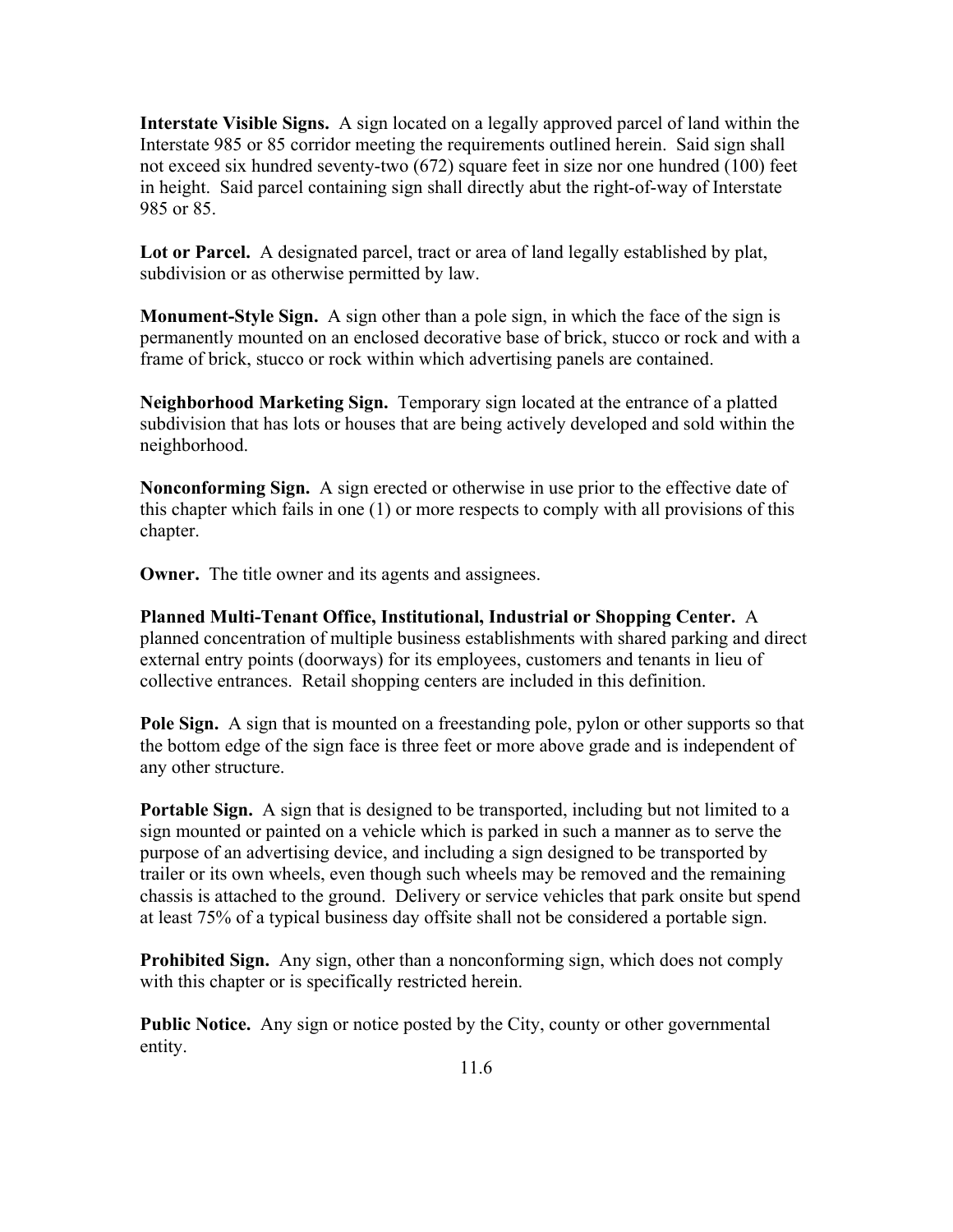**Public Interest Signs.** Sign in the public interest, erected by, or on the order of, a public officer in the performance of his or her duty such as public notices, safety signs, traffic and street signs, memorial plaques, and the like.

**Road Frontage.** The distance in which a parcel of land adjoins a right-of-way dedicated or owned by a local, state or federal government, including prescriptive easements for public access. Signs shall be perpendicular to road frontage.

**Real Estate for Sale, Lease or Rent.** For the purposes of this Ordinance, real estate is for sale, lease or rent when the real estate is being openly and actively marketed by the owner or a duly licensed real estate agent or broker.

**Residential Identification Sign.** A sign located at the vehicular entrance or exit to a platted subdivision where it accesses an external public roadway and located within the platted portion of a subdivision, or on a parcel containing buildings within a planned residential development.

**Roof Line.** The top edge of the roof or the top of the parapet, whichever forms the top line of the building silhouette.

**Roof Sign.** Any sign erected upon, against or directly above a roof or on top of or above the parapet of a building.

**Rotating Sign.** Any sign or portion of a sign that moves in a revolving or similar manner.

**Sidewalk or Sandwich Board Sign.** A movable sign not secured or attached to the ground or surface upon which it is located.

**Sign.** Any identification, description, illustration, symbol, statue or device, illuminated or non-illuminated, that is visible from any public place designed to advertise, identify or convey information, including any landscaping where letters or numbers are used for the purpose of directing the public's attention to a product or location, with the exception of window displays and state or national flags, but including illuminated framing of windows or canopies or other illuminated strips on buildings, structures or signs. For the purpose of removal, sign shall also include all sign structures.

**Sign Area.** Total of copy area and frame within which advertising panels are contained.

**Sign Structure.** Any structure which supports, has supported or is designed to support a sign. A decorative cover is part of a sign structure.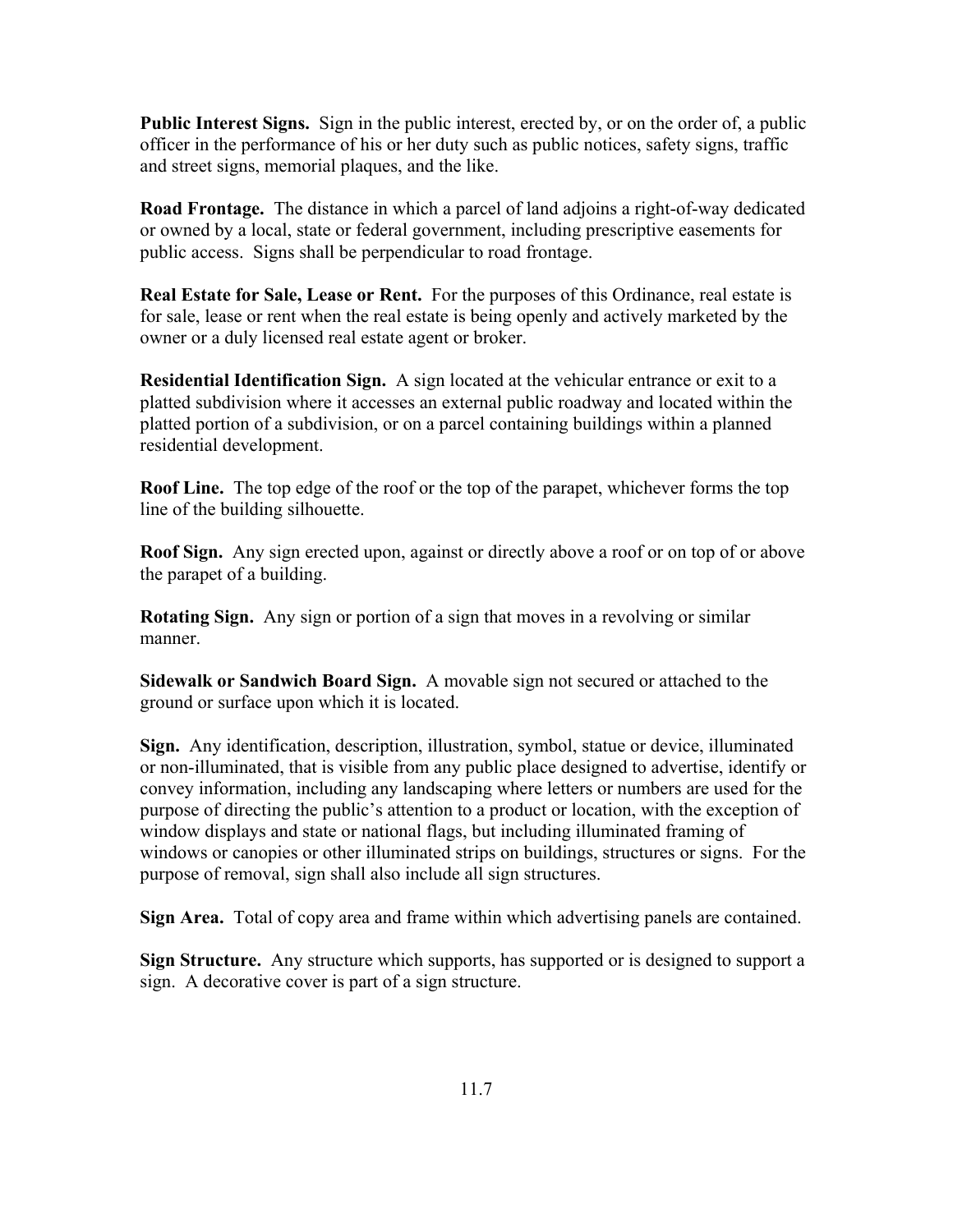**Subdivision.** (Verb) Any division or re-division of a lot, tract, or parcel, regardless of its existing for future use, into tow (2) or more lots, tracts, or parcels. The term "subdivision" shall mean the act or process or dividing property. (Noun) Where appropriate to the context, the term "subdivision" also may be used in reference to the aggregate of all lots in common ownership at the time of the division.

**Subdivision Identification Sign.** A sign located at the vehicular entrance or exit to a platted subdivision where it accesses an external public roadway and located within the platted portion of the subdivision.

**Substandard Lot or Parcel.** A lot or parcel that does not meet the lot area, width or public street frontage and access requirements of the City of Buford Zoning Ordinance.

**Temporary Advertising Device.** Banners, streamers, pennants, balloons, and similar advertising devices used during special events on private property.

**Under-canopy Sign.** A sign suspended below the ceiling or roof of a canopy or marquee. For the purposes of this chapter, this term includes under-marquee sign.

**Wall Sign.** A sign attached, erected or painted against a wall of a building, with the face parallel to the building wall and extending out not more than one (1) foot.

**Window Sign.** A sign installed inside a window or building for purposes of viewing from the outside of a building. This term does not include merchandise located in window.

# **REGULATIONS**

## **Section 1105. Permit requirements.**

Except as specifically exempted from the provisions of this chapter, it shall be unlawful for any person to post, display, substantially change, or erect a sign without a permit. A change in the copy only of a sign or advertising device shall not constitute a substantial change.

- A. **Permit applications.** Applications for sign permits shall be filed by the sign owner or its agent to the City upon forms furnished by the City. Said application shall describe and set forth the following:
	- 1. The street address of the property upon which the subject sign is to be located and the proposed location of the subject sign on the property. In the absence of a street address, a method of location acceptable to the director shall be used;
	- 2. The aggregate area and square foot copy area per sign for all signs;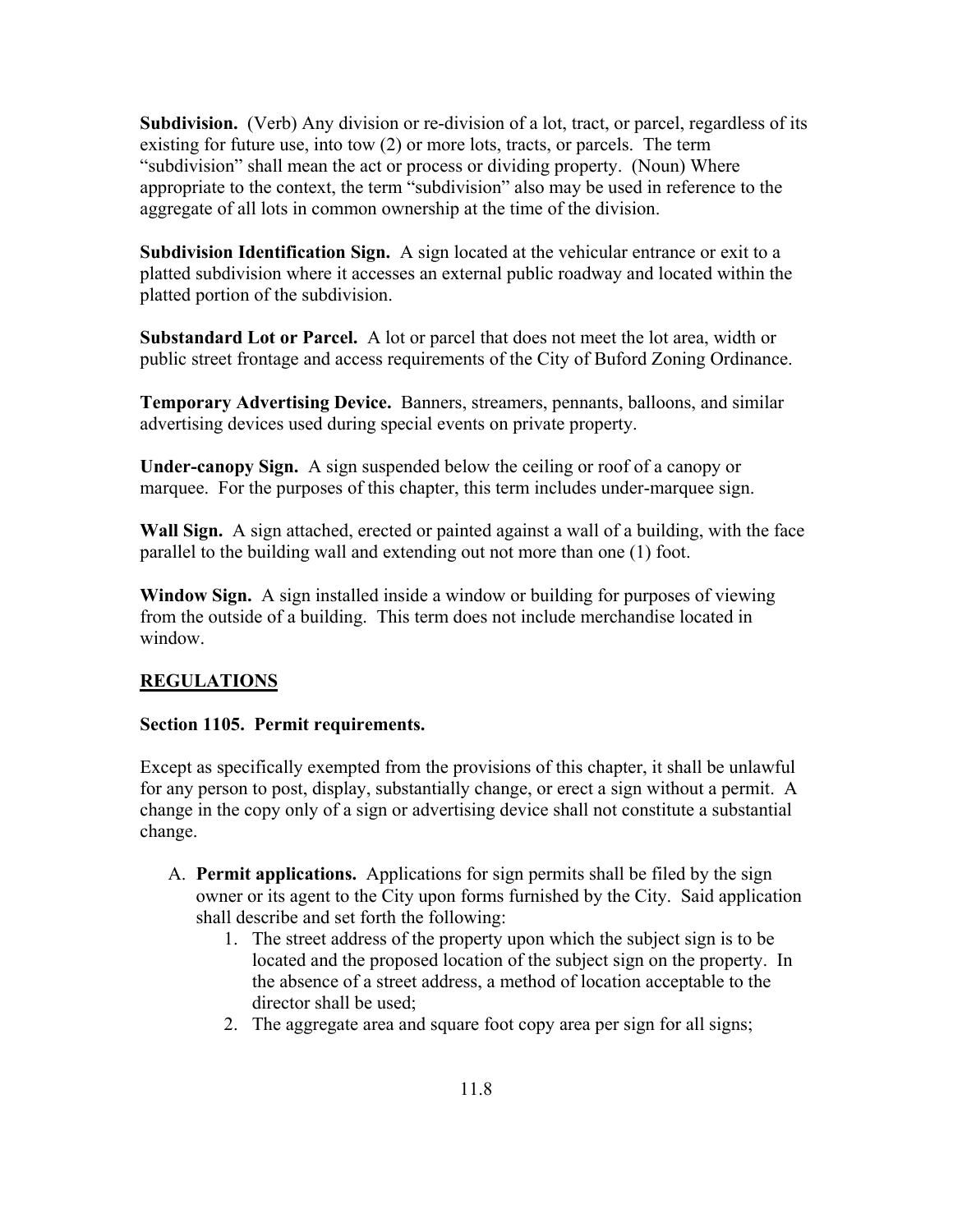- 3. The name(s) and address(es) of the owner(s) of the real property upon which the sign is to be located;
- 4. The written consent of the owner, or its agent granting permission for the placement and maintenance of the sign;
- 5. A sketch or print drawn to scale showing pertinent information such as dimensions, materials and location on the building or property, in accordance with the building code;
- 6. The name, address, telephone number and business license number of the sign contractor;
- 7. The type of sign to be erected, the area and copy area, height shape and overall size of the sign; and
- 8. The size of the parcel on which the sign is to be placed.
- 9. Other administrative or technical information needed as may be determined by the Director in performance of his or her duties.
- B. **Permit fees.** No permit shall be issued until the appropriate and complete application has been filed with the director, all relevant deposits and fees have been paid, and the application has been approved by the director. Fees and any required deposits shall be established from time to time by the City Commission. If required at time of application, no application shall be deemed to be accepted by the director unless and until all fees and deposits are paid and all information reasonably required
- C. **Review Period.** A sign permit shall be issued or denied by the director within thirty (3) days of the filing of a complete and conforming permit application, payment of the appropriate deposits and fee(s), and compliance with all requirements under this Ordinance. If the City fails to act within the 30-day period, the permit shall be deemed to have been granted.

In the event a permit application is denied, the director shall provide the applicant a written denial, indicating the reason(s) for denial. The applicant may appeal a denial to the Zoning Board of Appeals by filing a notice of appeal with the director within (10) days of written notice of the permit denial. The notice shall state the reasons for the appeal. The board of appeals shall take final action of the appeal within sixty (60) days of the notice. Should the board of appeals vote to uphold the denial, the board of appeals shall issue a written confirmation of its decision, indicating the reason(s) therefore, to the applicant. Appeal from the decision of the board of appeals is by Writ of Certiorari to the Gwinnett County Superior Court and must be filed within thirty (30) days of the date of the board's decision.

D. **Permit time limitation.** A sign permit shall become null and void if the sign for which the permit was issued has not been completed and erected within six (6) months after the date of issuance.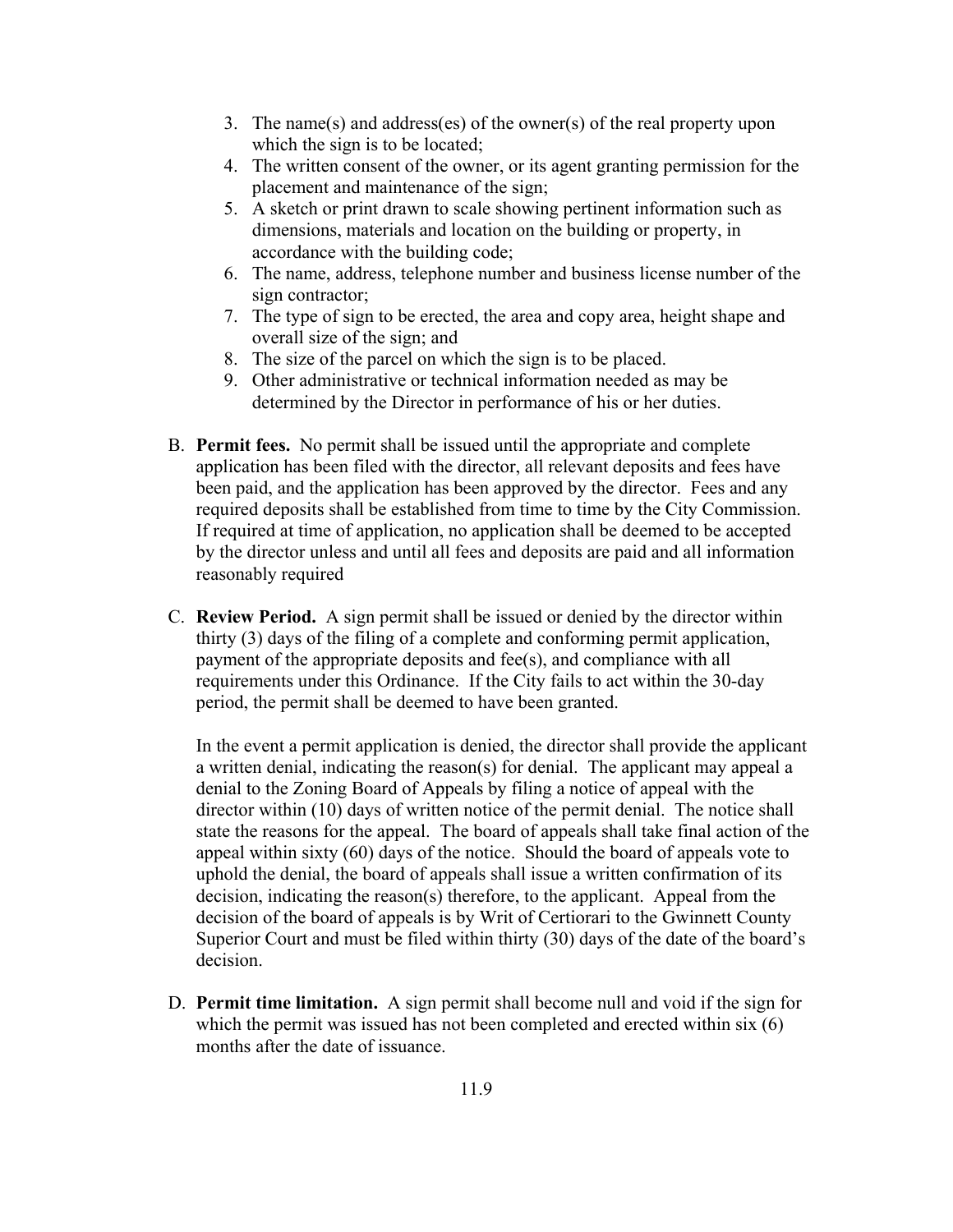#### **Section 1106. Remedies.**

In case any sign, advertising device or other device covered by this Ordinance is or is proposed to be erected, constructed, altered, converted or used in violation of any provision of this Ordinance, the director, or designee may, in addition to other remedies, issue a citation for violation of this chapter requiring the presence of the violator in the municipal court, or institute injunction or other appropriate action of proceedings to prevent such unlawful erection, construction, alteration, conversion or use or to correct or abate such violation.

# **Section 1107. Severability.**

In the event any section, subsection, sentence, or word of this ordinance is declared and adjudged to be invalidated or unconstitutional, such declaration or adjudication shall not affect the remaining portions of this Chapter, which shall remain in full force and effect as if such portion so declared or adjudged unconstitutional were not originally part of this Section, even if the surviving parts of this ordinance result in greater restrictions after any unconstitutional provisions are stricken. The City Council declares that it would have enacted the remaining parts of the Section if it had known that such portion thereof would be declared or adjudged invalid or unconstitutional. The City Council declares its intent that should this ordinance be declared in part or in whole, signs are to be subject to regulations applicable to "structures" contained in the Zoning Ordinance.

## **Section 1108. General provisions.**

Unless otherwise specifically stated herein, all signs and sign structures shall comply with minimum setback and height restrictions for structures as set forth in the City of Buford Zoning Ordinance. Except as otherwise provided in this Ordinance, the following general stipulations shall apply:

A. Maintenance and appearance of signs. All signs shall be maintained in good condition and present a neat and orderly appearance. Any sign showing gross neglect, or which becomes dilapidated, or which is surrounded by an unmaintained ground area, may be required to be repaired or removed as set forth below.

The Director, upon finding any of the above conditions, will give the owner a minimum of ten (10) days written notice to correct the deficiencies or to remove the sign or signs. If the owner refuses to correct the deficiencies or remove the sign, the director may issue a citation under the enforcement provisions of this chapter.

B. **Illumination of signs.** The light from the illuminated sign shall not be of an intensity or brightness that interferes with the peace, comfort, convenience, and general welfare of residents or occupants of adjacent or nearby properties.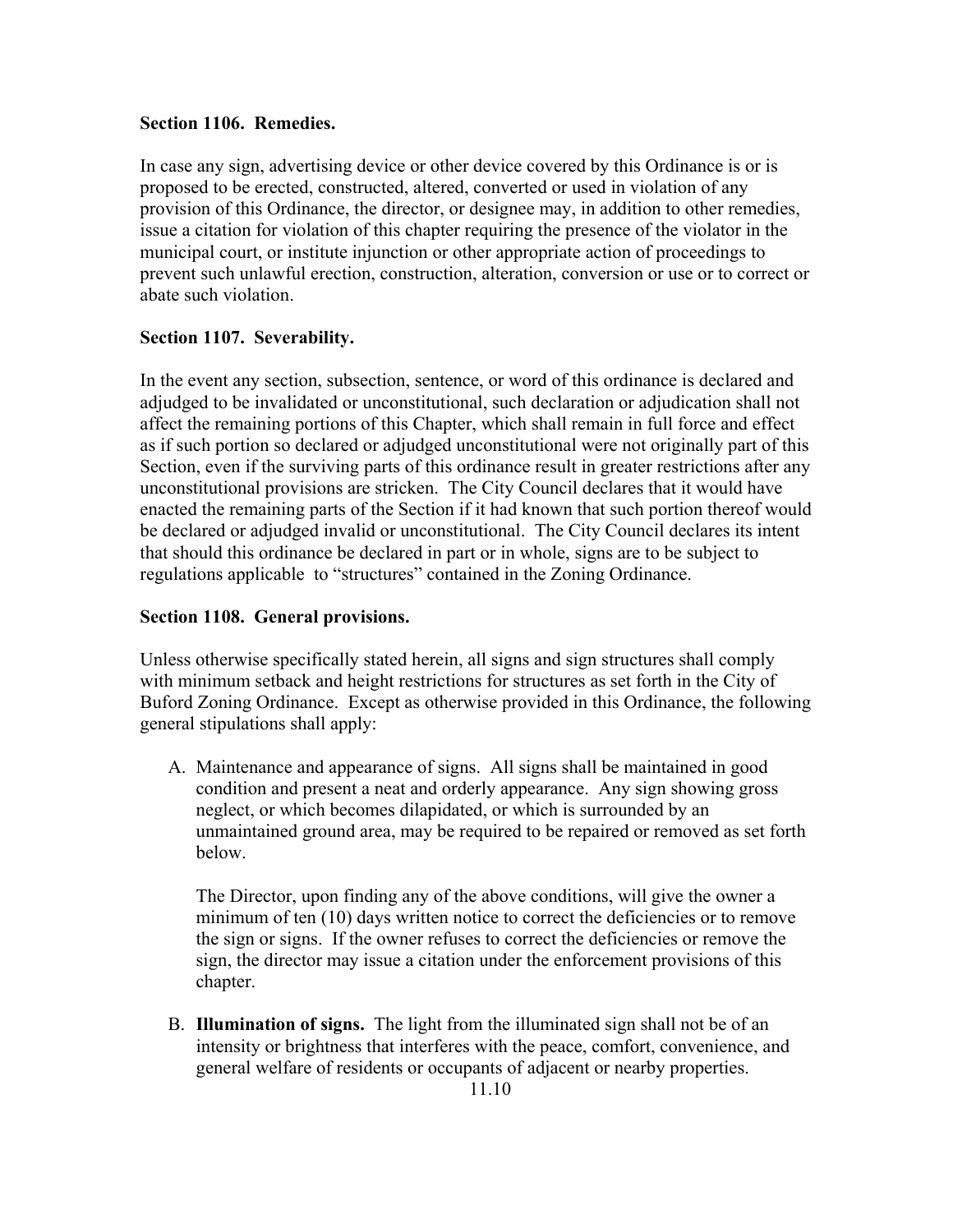C. **Temporary advertising devices.** Banners, streamers, pennants, balloons, and similar temporary advertising devices shall be permitted on private property during the grand opening of a business, no more than five (5) days prior to opening and no longer than thirty (30) days after the date of the opening. Banners shall be no larger than 32 square feet in size.

After the grand opening, each business owner will be permitted to utilize such advertising devices on such property for a period not to exceed thirty (30) days, said period being measured from calendar month and day to future calendar month and day (ex. March  $3<sup>rd</sup>$  to April  $3<sup>rd</sup>$ ). Each business owner will be permitted a maximum of three temporary advertising devices in a twelve (12) month period.

For both grand openings and special sales, each lot shall be limited to no more than two (2) banners. No banner, streamer or similar sign shall be used without first obtaining a permit for each such sign from the director in accordance with the permit provisions of this Ordinance. Banners, streamers or similar signs shall be affixed to the front, side or rear elevations of the building.

D. **Construction of permanent ground signs.** All permanent ground signs with a sign area greater than 6 square feet but 200 square feet or less shall be monumentstyle signs. No permanent pole signs greater than 6 square feet or less than 200 square feet shall be allowed. (See however Interstate Visible Signs and Electronic Interstate Visible Signs). All permanent ground signs shall display street address numbers on the front elevation, but not to occupy more than 25% of the elevation.

## **Section 1109. Nonconforming signs.**

It is policy of the City to encourage compliance of all signs within the City with the terms and requirements of this Ordinance.

- A. The City finds that nonconforming signs may adversely affect the public health, safety and welfare. Such signs may adversely affect the aesthetic characteristics of the City and may adversely affect public safety due to the visual impact of said signs on motorists and the structural characteristics of said signs.
- B. However, any legally permitted and constructed sign shall be allowed to continue as a legal non-conforming use under this Ordinance, provided however that if said business structure or facility is rebuilt, substantially destroyed, or substantially reconstructed said existing sign(s) shall be deemed unlawful and any future sign shall comply with this Ordinance, except that the non-conforming sign shall not be: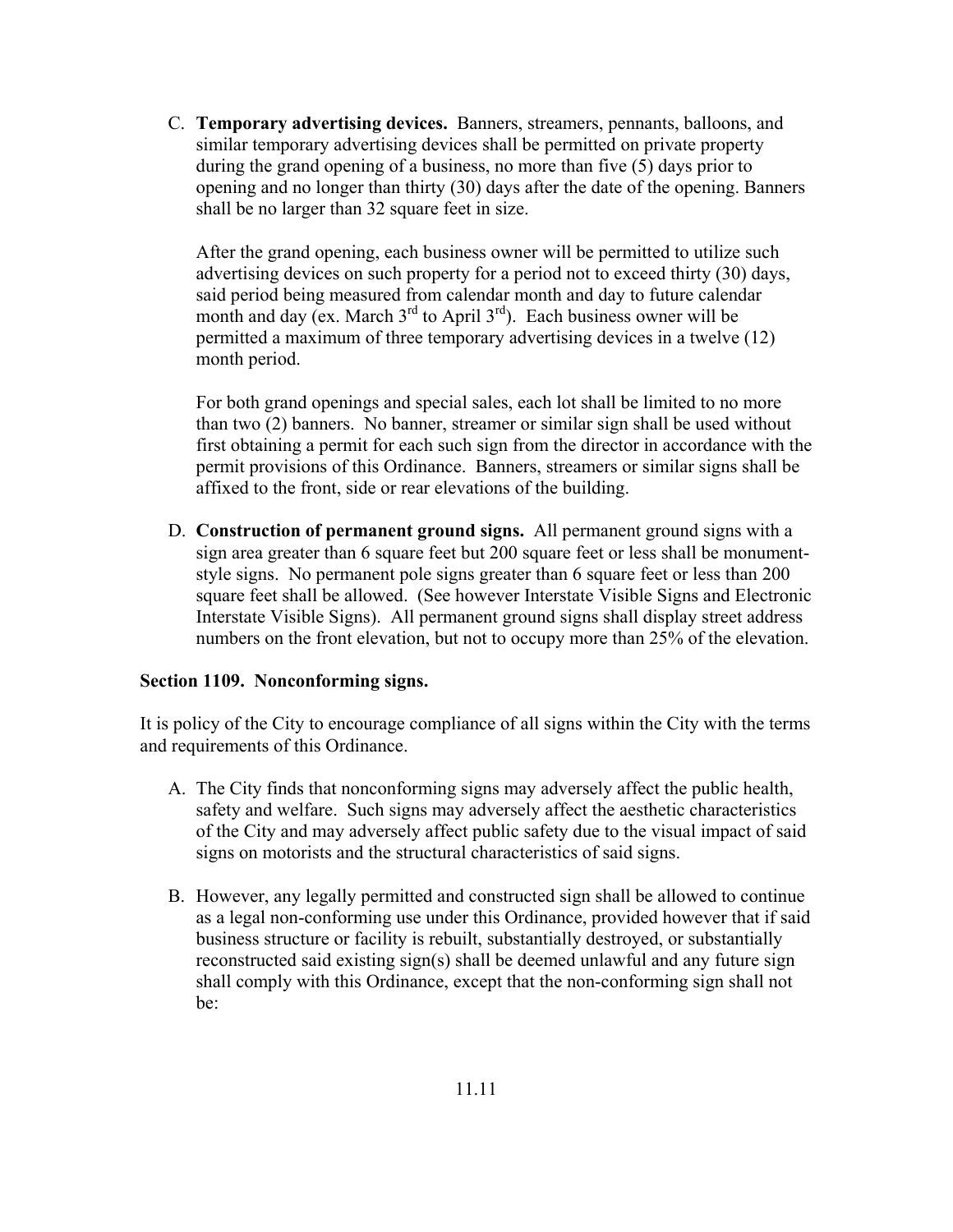- 1. Enlarged, altered or substantially reconstructed or substantially rebuilt except in conformance with this Ordinance, but it may be repaired to the extent necessary to maintain it in a safe and sanitary condition; and
- 2. Rebuilt, altered or repaired after damage exceeding 50 percent of its replacement cost at the time of destruction, except in conformity with this Ordinance.
- 3. Extended to occupy a greater area of land.
- 4. Deemed a lawful use and continued if the business structure or facility which said sign advertises or markets is rebuilt or substantially reconstructed.

Any sign submitted for approval by the City for a sign permit that meets the criteria of the previously adopted Ordinance, shall be allowed to continue obtaining permits under the previous regulations. However, signs shall be constructed within 120 days of permit approval or said permit shall expire.

C. The owner(s) or authorized agent(s) of each nonconforming sign located within the City shall register said nonconforming sign with the director no later than ninety (90) days after the effective date of this Ordinance. Failure to register such sign will place upon the owner and the lessee the entire burden of proof that such use lawfully existed on the effective date of this Ordinance.

# **Section 1110. Exempt Signs.**

- A. **Public Interest Signs.** Sign in the public interest, erected by, or on the order of, a public officer in the performance of his or her duty such as public notices, safety signs, traffic and street signs, memorial plaques, political signs, and the like.
- B. The following types of signs must comply with the provisions of this Ordinance, however they are exempt from the permit requirements of this Ordinance. These signs are in addition to allowed signs and may be provided without formal permit approval.
	- 1. Signs for the sole purpose of displaying street numbers as may be required by other ordinances and other signs required by law.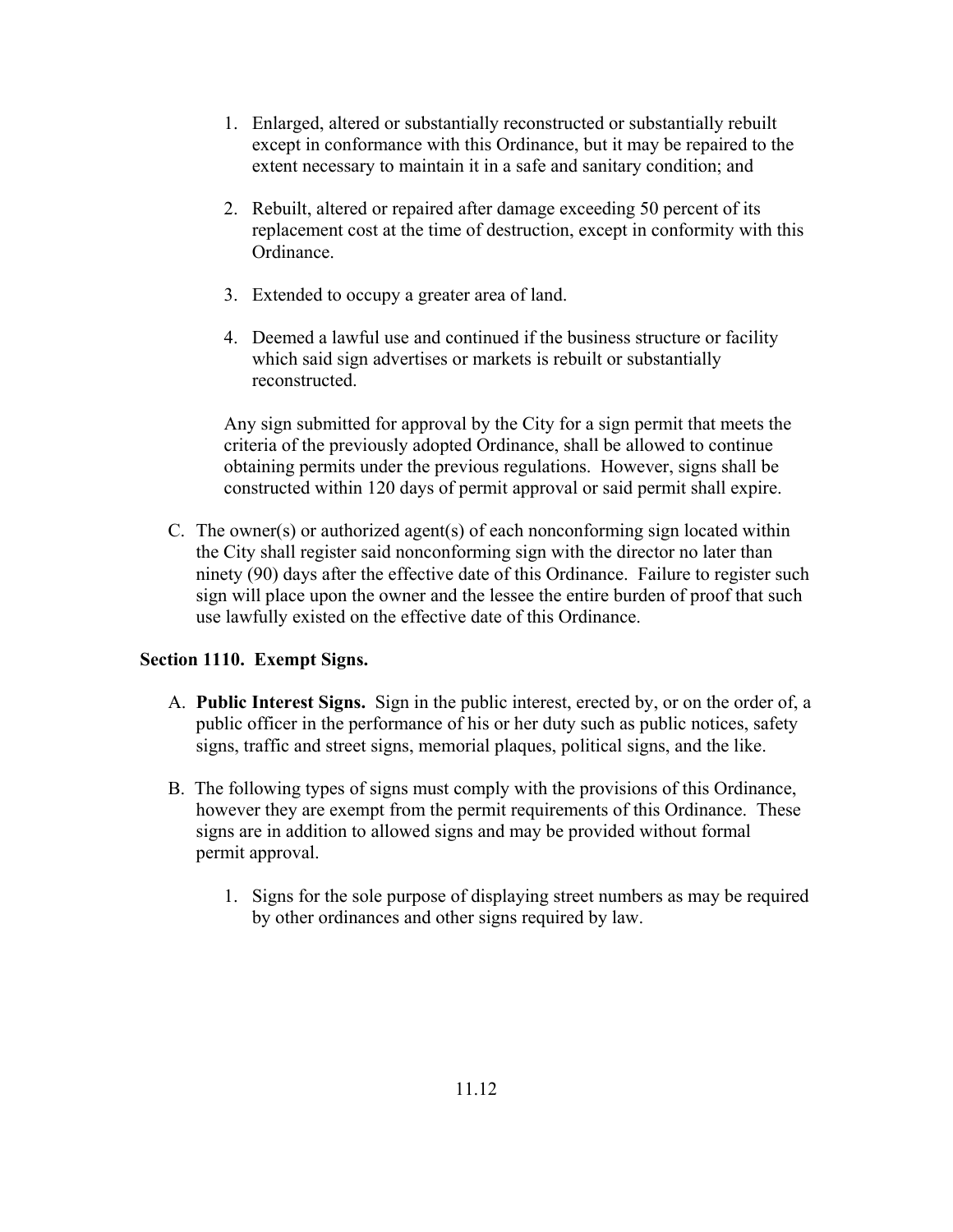- 2. Non-commercial flags provided that the height of a flag pole shall not exceed the allowed height provided for a structure or building the applicable zoning district, or sixty (60) feet whichever is less. In addition, the maximum dimensions of any flag shall be proportional to the flag pole height and the hoist side of the flag shall not exceed twenty (20) percent of the vertical height of the flag pole. Each lot shall be allowed a maximum of three (3) flag poles.
- 3. Signs six (6) square feet or less in size in residential areas and thirty-two (32) square feet or less in commercial or industrial areas, when located on a lot or building that is for sale, lease, rent or being constructed and are limited to one (1) sign per street frontage. Such signs shall be removed within ten (10) days after the subject lot or building is leased, sold, or construction is completed.
- 4. Any sign not visible from public thoroughfares or any sign within a business, office, mall, or totally enclosed area except window signs.
- 5. Political signs may be placed 60 days prior to election and must be removed 10 days after the election.
- 6. Temporary advertising devices for churches.
- 7. City and public school signs, banners and the like.
- 8. Graduation banners placed on residentially zoned property. Such banners may be no more than 24 square feet in size and must be maintained in good condition and individually attached to a pole, mast, arm or other structure. A graduation banner may not be displayed on any lot for more than 60 consecutive days.

# **Section 1111. Prohibited Signs.**

Except as otherwise provided, the following types of signs or advertising devices are prohibited in the City:

- 1. Roof signs.
- 2. Rotating signs.
- 3. Animated and intensely lighted signs. No sign shall be permitted which is animated by means of flashing, blinking or traveling lights or any other means not providing constant illumination.
- 4. Variable message boards used for purposes other than traffic management.
- 5. Signs which purport to be, or are an imitation of, or resemble an official sign, traffic sign or signal.
- 6. Signs which are painted on or attached to any courtesy bench, trash can, or similar object on which advertising is displayed.
- 7. Search lights or beacons.
- 8. Window signs that exceed fifteen (15) percent of the window area.
- 9. Wind activated devices other than flags, banners and streamers.
- 10. A-frame signs, sandwich boards, sidewalk or curb signs.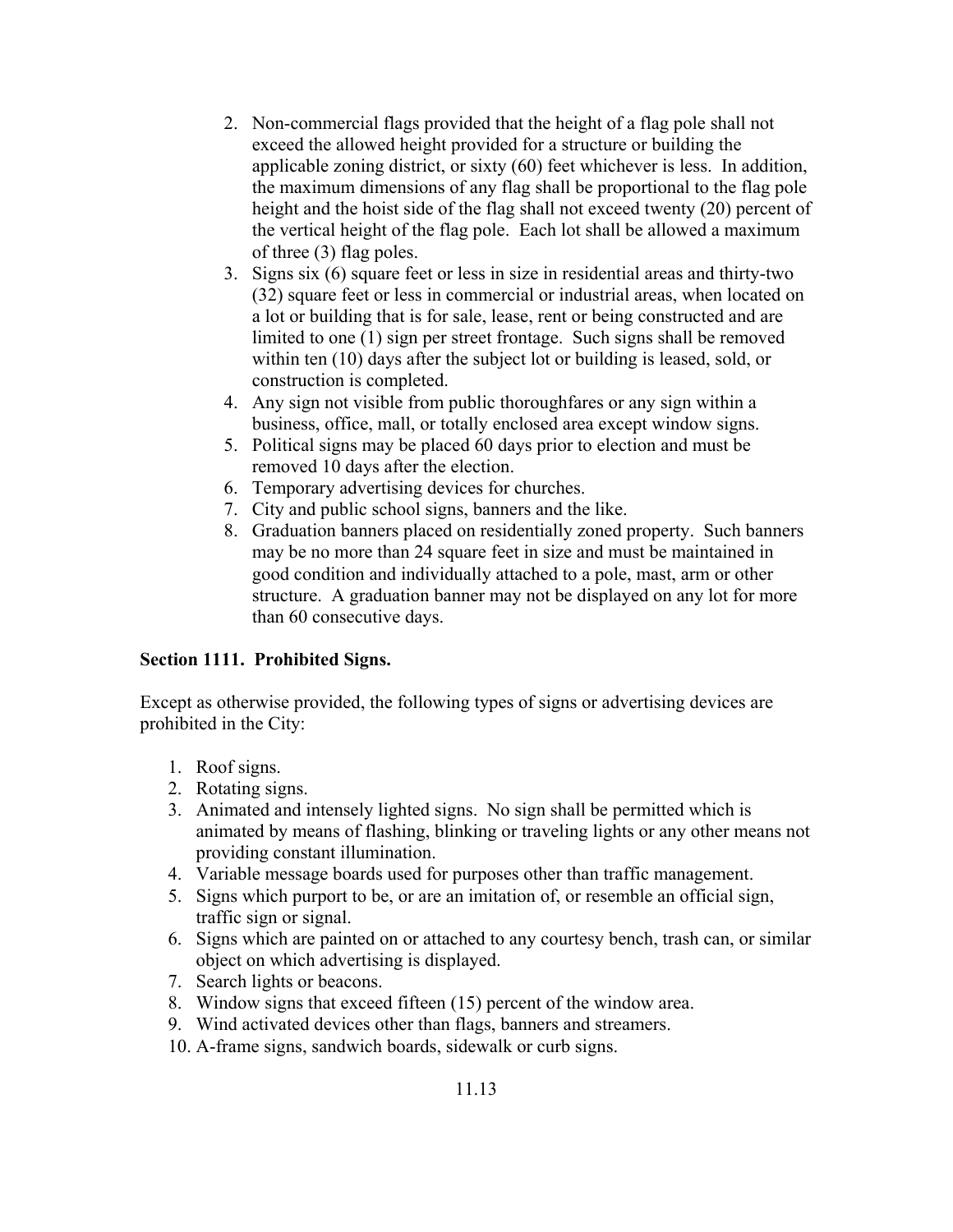- 11. Signs occupying a parking space other than signs designating the space as reserved for handicapped or other use.
- 12. Signs which by reason of their size, location and manner of illumination cast light directly on streets and roads so as to adversely affect traffic movement and safety.
- 13. Signs which emit audible sound, odor or visible matter.
- 14. Portable signs.
- 15. Pylon or pole signs between 6 square feet and 200 square feet in sign or copy area.
- 16. Signs attached to any street signs, signs directing or controlling traffic, or poles and posts supporting such signs except for mixed use projects as provided herein; or any sign attached to trees, rocks or shrubbery.
- 17. Dilapidated or neglected signs.
- 18. Any sign exceeding two hundred (200) square feet in copy area.
- 19. Any ground sign in excess of twenty (20) feet in height except Interstate Visible Signs.
- 20. Signs located within a public right-of-way except for street signs, traffic signs, or public interest signs.
- 21. Trailer signs.
- 22. Any sign placed or erected on a property without the permission of the owner.
- 23. Signs rotating at greater than six (6) revolutions per minute.
- 24. Directional signs, weekend or weekday, except for residential yard sale signs located at yard sale site.
- 25. Signs or placards attached to or held by human beings in commercial or industrial zoning classifications.
- 26. Any sign to be located on railroad right-of-way except for traffic control, safety, and public interest signs in furtherance of railroad safety and railroad operations.

The city of Buford shall be empowered to remove or cause to be removed at the owner's expense all signs.

# **Section 1111.5. Illumination of Signs.**

The light from any illuminated sign shall not be of an intensity or brightness that interferes with the peace, comfort, convenience, or general welfare of residents or occupants of adjacent or nearby properties.

No sign shall have blinking, flashing or fluctuating lights or other illuminating devices that have a changing light intensity, brightness, or color. No color lights shall be used at any location or in any matter to be confused with or construed as traffic control devices. This provision shall not apply to any Interstate Visible Sign permitted before September 15, 2009.

Neither direct nor reflected light from primary light sources shall create a hazard to operators of motor vehicles.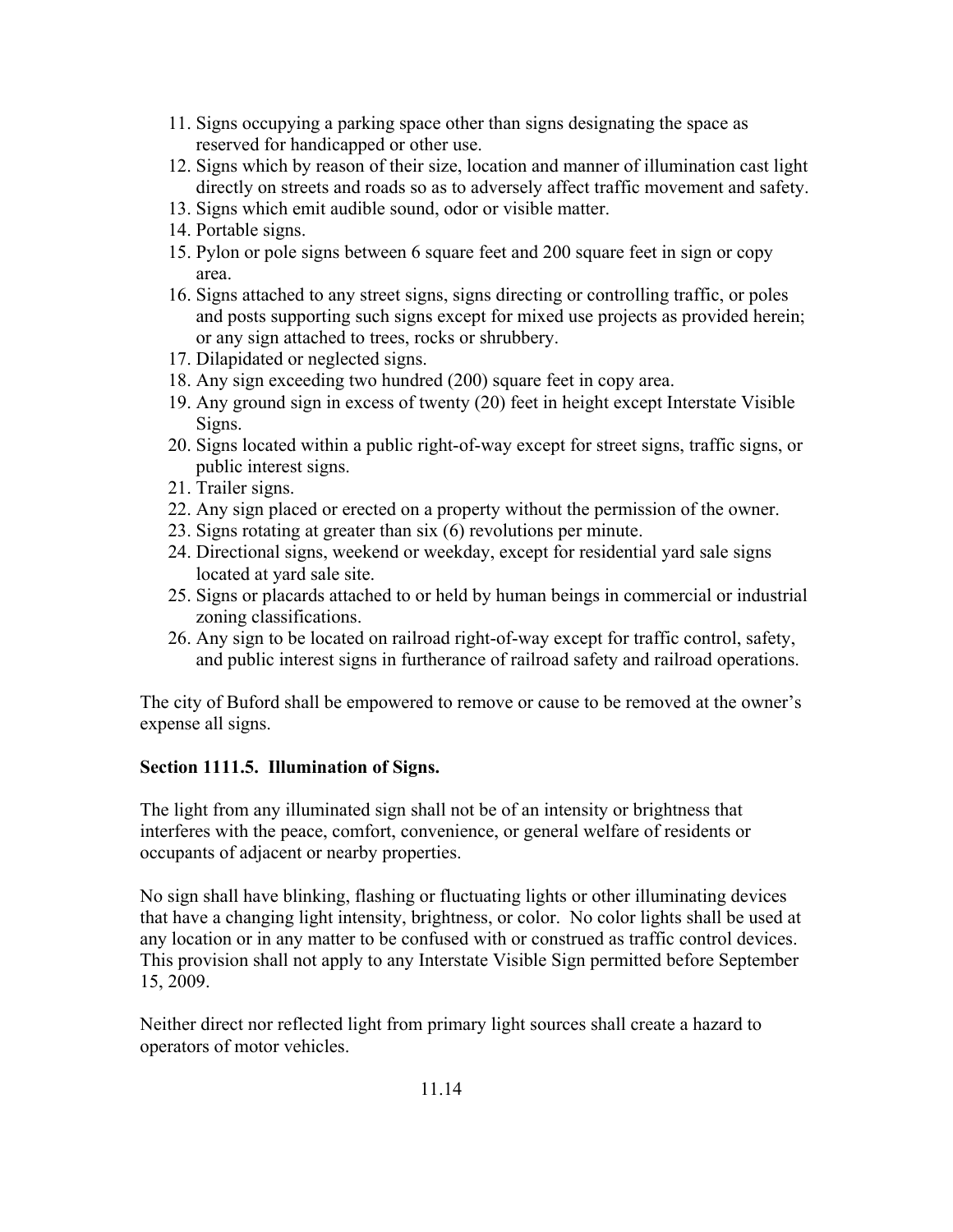No signs shall be located on illuminated (back-lit) awnings.

#### **Section 1112. Sign Standards.**

References herein to zoning districts refer to districts established pursuant to the City of Buford Zoning Ordinance. This chapter does not create zones or districts. Unless otherwise provided in this chapter, any sign not specifically permitted in a zoning district as provided in this chapter shall be prohibited in that zoning district.

- A. **Single-Family Residential Areas.** Within the RA-200, R-140, R-100, RL zoning districts, the following types of signs shall be permitted as follows:
	- 1. Each lot located in a single-family residential area is permitted an aggregate sign area of no greater than ten (10) square feet as outlined in the Exempt Signs Section of this Ordinance and subject to exemptions and allowances contained elsewhere. No single sign shall exceed three (3) feet in height (except when used as a wall sign), two and one-half (2.5) square feet in area, and set back less than ten (10) feet from the edge of the rightof-way.
	- 2. Subdivision Identification Signs. A maximum of two (2) permanent subdivision or residential entrance signs per entrance into any residential real estate development is permitted. Such signs shall not be included in the calculation of aggregate sign area for any lot. Maximum Height: 0-5 foot setback maximum 4 feet

|                                | high; over 5 feet but less than 10<br>feet maximum 6 feet high; 10 foot |
|--------------------------------|-------------------------------------------------------------------------|
|                                | or over setback maximum, 10 feet                                        |
|                                | high.                                                                   |
| Setback from Right of Way:     | See above.                                                              |
| Maximum Size per Sign Allowed: | 32 square feet of Copy Area;                                            |
| Number and Type Permitted:     | Two total signs per entrance.                                           |

 3. Temporary Real Estate Signs in excess of 6 square feet. Sign(s) located on tract of land that is for sale or lease and is being openly and actively marketed by the owner or a duly licensed real estate agent or broker. Maximum Height: 10 feet. Minimum Setback from Right of Way: 5 feet. Maximum Size per Sign Allowed: 32 square feet of Sign/Copy Area. Number and Type Permitted: One monument sign per road frontage.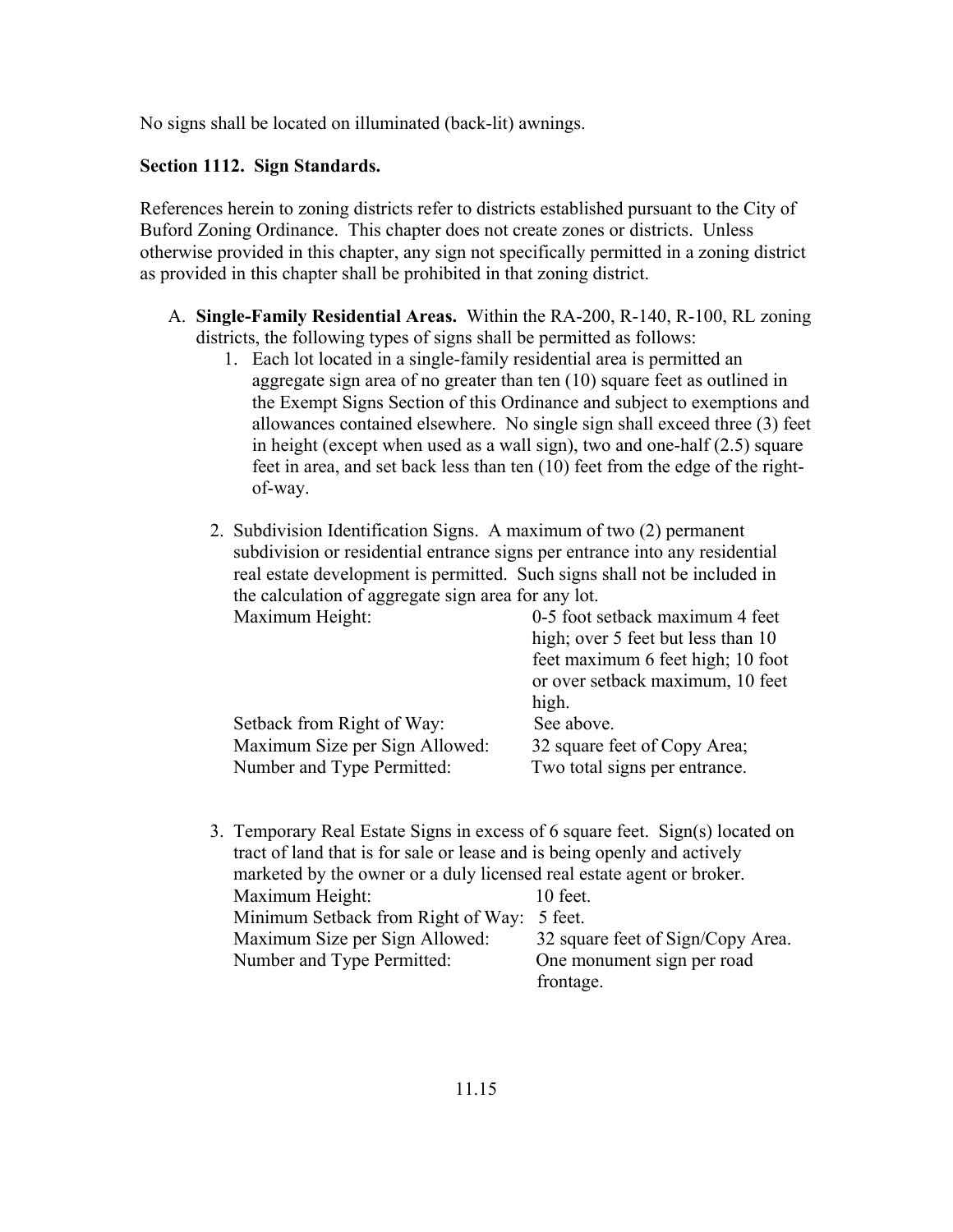| 4. Temporary Neighborhood Marketing Sign. Temporary sign located at the<br>entrance of a platted subdivision that has lots or houses that are being<br>actively developed and sold. |                                                                                                                                                         |  |
|-------------------------------------------------------------------------------------------------------------------------------------------------------------------------------------|---------------------------------------------------------------------------------------------------------------------------------------------------------|--|
| Maximum Height:                                                                                                                                                                     | 0-5 foot setback maximum 4 feet<br>high; over 5 feet but less than 10<br>feet maximum 6 feet high; 10 foot<br>or over setback maximum, 10 feet<br>high. |  |
| Maximum Size per Sign Allowed:                                                                                                                                                      | 32 square feet of Sign/Copy Area.                                                                                                                       |  |
| Number and Type Permitted:                                                                                                                                                          | One sign per entrance.                                                                                                                                  |  |
| 5,000 (five thousand) gross square feet is permitted one permanent ground<br>sign per public road frontage.                                                                         | 0-5 foot setback maximum 4 feet                                                                                                                         |  |
| Maximum Height:                                                                                                                                                                     | high; over 5 feet but less than 10<br>feet maximum 6 feet high; 10 foot<br>or over setback maximum, 10 feet<br>high.                                    |  |
| Maximum Size per Sign Allowed:                                                                                                                                                      | 32 square feet of Copy Area;<br>64 square feet of Sign Area;                                                                                            |  |
| Number and Type Permitted:                                                                                                                                                          | One monument sign per road<br>frontage.                                                                                                                 |  |

- B. **Multi-Family Residential Areas**. Within the RM, RM-6, RM-8, RMD designated areas, the following types of signs shall be permitted as follows:
	- (1) In apartment, condominium or townhouse developments, the permitted aggregate sign area is no greater than four (4) square feet per unit. No single sign shall exceed three (3) feet in height (except when used as a wall sign), two and one-half (2.5) square feet in area, and set back less than ten 910) feet from the edge of the right-of-way.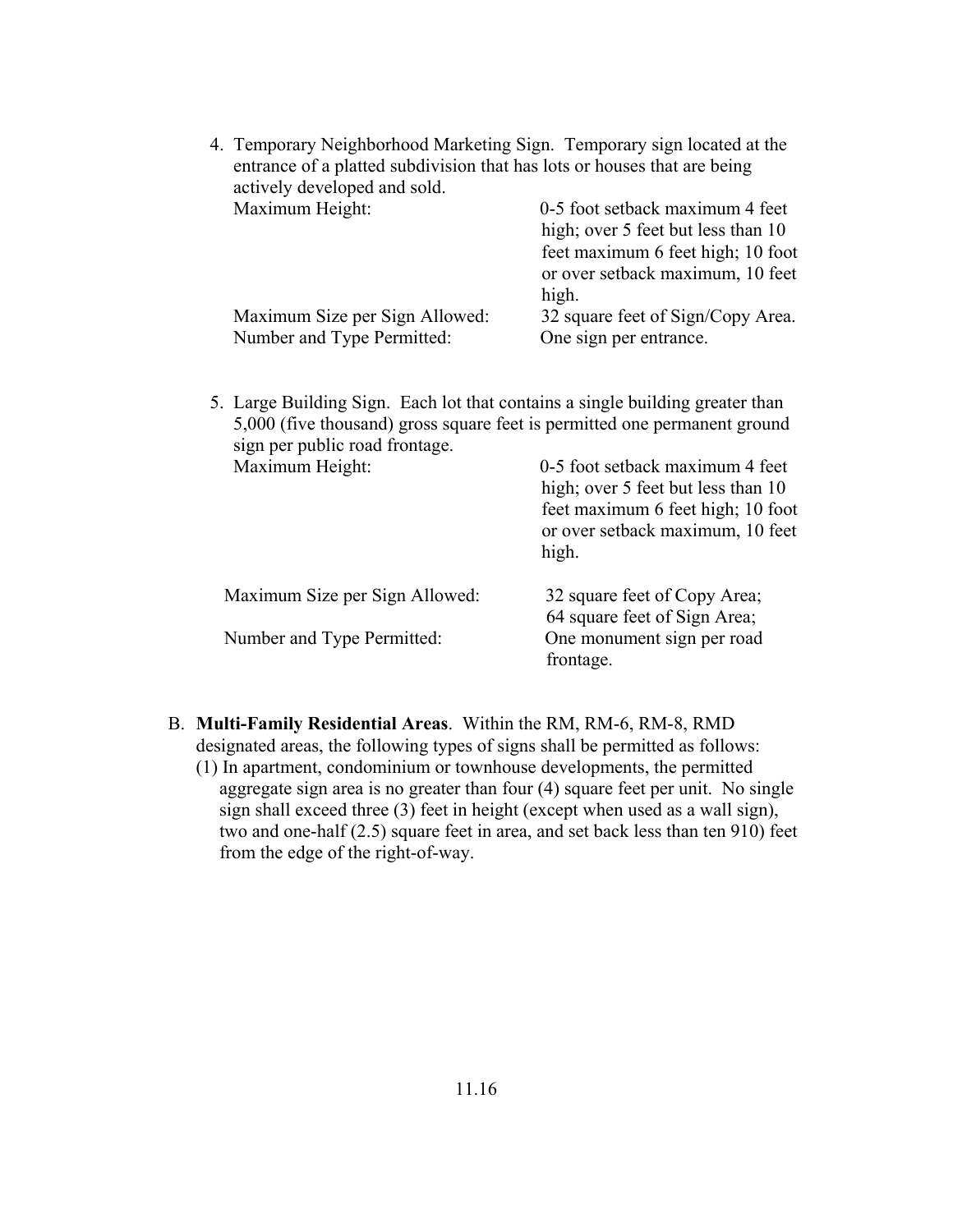(2) Residential Identification Signs. A maximum of two (2) permanent entrance signs per entrance into a residential development is permitted.

 Such signs shall not be included in the calculation of aggregate sign area for any lot.

| 0-5 foot setback maximum 4 feet    |
|------------------------------------|
| high; over 5 feet but less than 10 |
| feet maximum 6 feet high; 10 feet  |
| high.                              |
| See above.                         |
| 32 square feet of Copy Area;       |
| Two monument signs per entrance.   |
|                                    |

| (3) Temporary real estate signs in excess of 6 square feet. Signs located on tract<br>of land that is for sale or lease and is being openly and actively marketed by |  |  |
|----------------------------------------------------------------------------------------------------------------------------------------------------------------------|--|--|
| the owner or a duly licensed real estate agent or broker.                                                                                                            |  |  |
| $10$ feet.                                                                                                                                                           |  |  |
| 5 feet.                                                                                                                                                              |  |  |
| 32 square feet of Sign/Copy Area.                                                                                                                                    |  |  |
| One sign per road frontage.                                                                                                                                          |  |  |
|                                                                                                                                                                      |  |  |

 (4) Temporary Construction signs exceeding 32 square feet. One sign exceeding 32 square feet per project shall be permitted. Such signs shall be erected no more than fifteen (15) days prior to the beginning of construction for which a valid permit has been issued and shall be removed within thirty (30) days following the opening of the project.

| rono wing the opening of the project. |                           |
|---------------------------------------|---------------------------|
| Maximum Height:                       | $10$ feet.                |
| Minimum Setback:                      | 5 feet from right-of-way. |
| Maximum Size per Sign Allowed:        | 48 square feet.           |
| Number and Type Permitted:            | One per lot.              |

- **C. Non-Residential Signs.** The following signs are permitted in non-residential areas within a M-1, M-2, O-I, P, OBP, C-2 Zoning Districts or as provided herein:
	- (1) **General Signs.**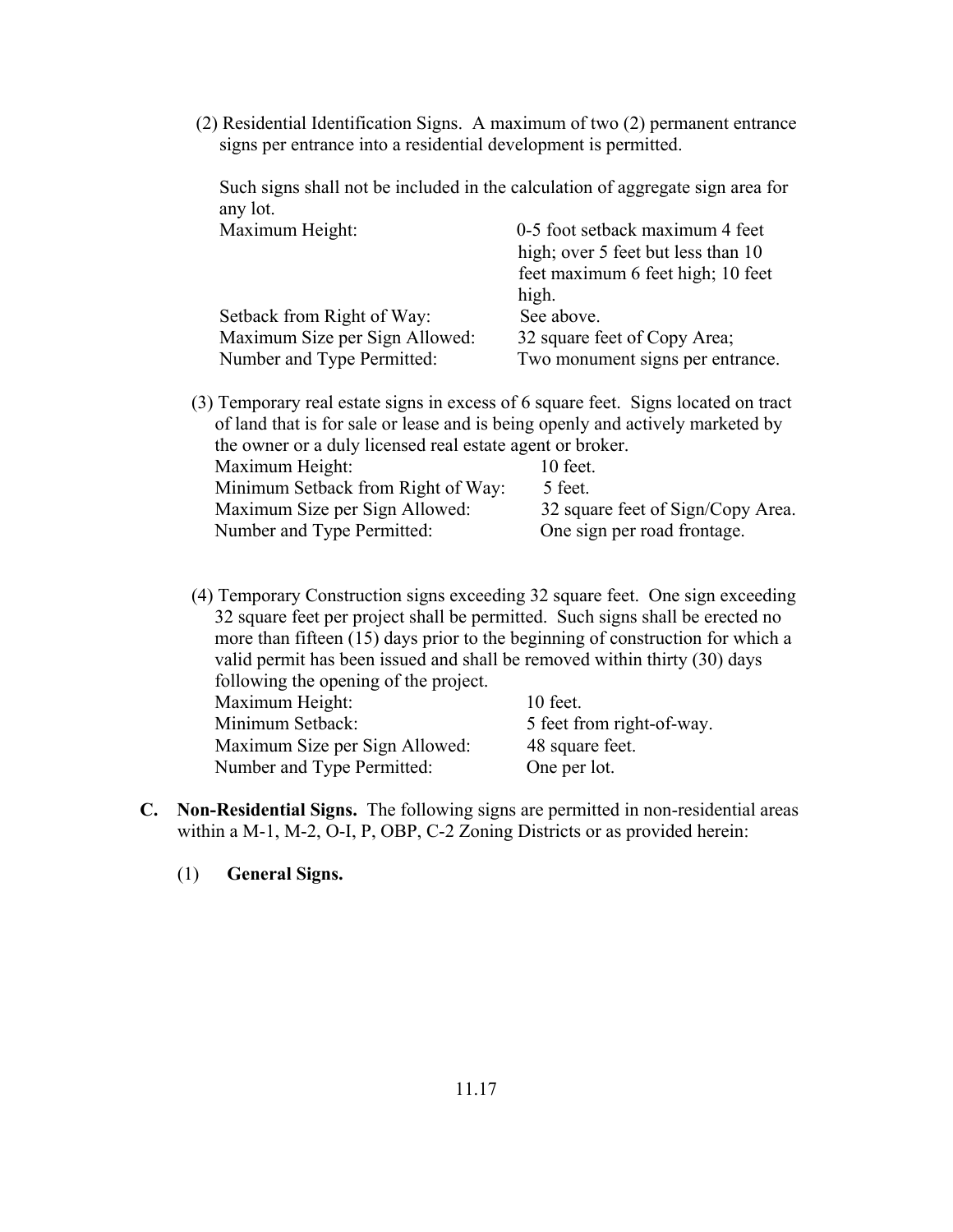- a. **Temporary real estate signs exceeding 6 square feet.** Signs located on tract of land that is for sale or lease and is being openly and actively marketed by the owner or a duly licensed real estate agent or broker. These signs are allowed in all non-residential zoning districts subject to the following standards: Maximum Height: 10 feet. Minimum Setback: 10 feet from right-of-way. Maximum Size per Sign Allowed: 32 square feet. Number and Type Permitted One monument sign per road frontage. b. **Temporary construction signs exceeding 32 square feet.** One sign exceeding 32 square feet per project shall be permitted. Such signs shall be erected no more than fifteen (15) days prior to the beginning of
- construction for which a valid permit has been issued and shall be removed within thirty (30) days following the opening of the development or business. These signs are allowed in all non-residential zoning districts subject to the following standards: Maximum Height: 10 feet. Minimum Setback: 10 feet from right-of-way. Maximum Size per Sign Allowed: 48 square feet. Number and Type Permitted: One per lot.
- c. **Subdivision identification signs.** A maximum of two (2) permanent subdivision or residential entrance signs per entrance into a platted commercial or industrial subdivision development. Such signs shall not be included in the calculation of aggregate sign area for any lot.

| Maximum Height:                | 0-5 foot setback maximum 4 feet    |
|--------------------------------|------------------------------------|
|                                | high; over 5 feet but less than 10 |
|                                | feet maximum 6 feet high; 10 foot  |
|                                | or over setback maximum 10 feet    |
|                                | high.                              |
| Setback from Right of Way:     | See above.                         |
| Maximum Size per Sign Allowed: | 32 square feet of sign/copy area.  |
| Number and Type Permitted:     | One Monument sign per lot;         |
|                                | Two total signs per entrance.      |

 d. **Window signs.** These signs are allowed in all non-residential zoning districts subject to the following standards: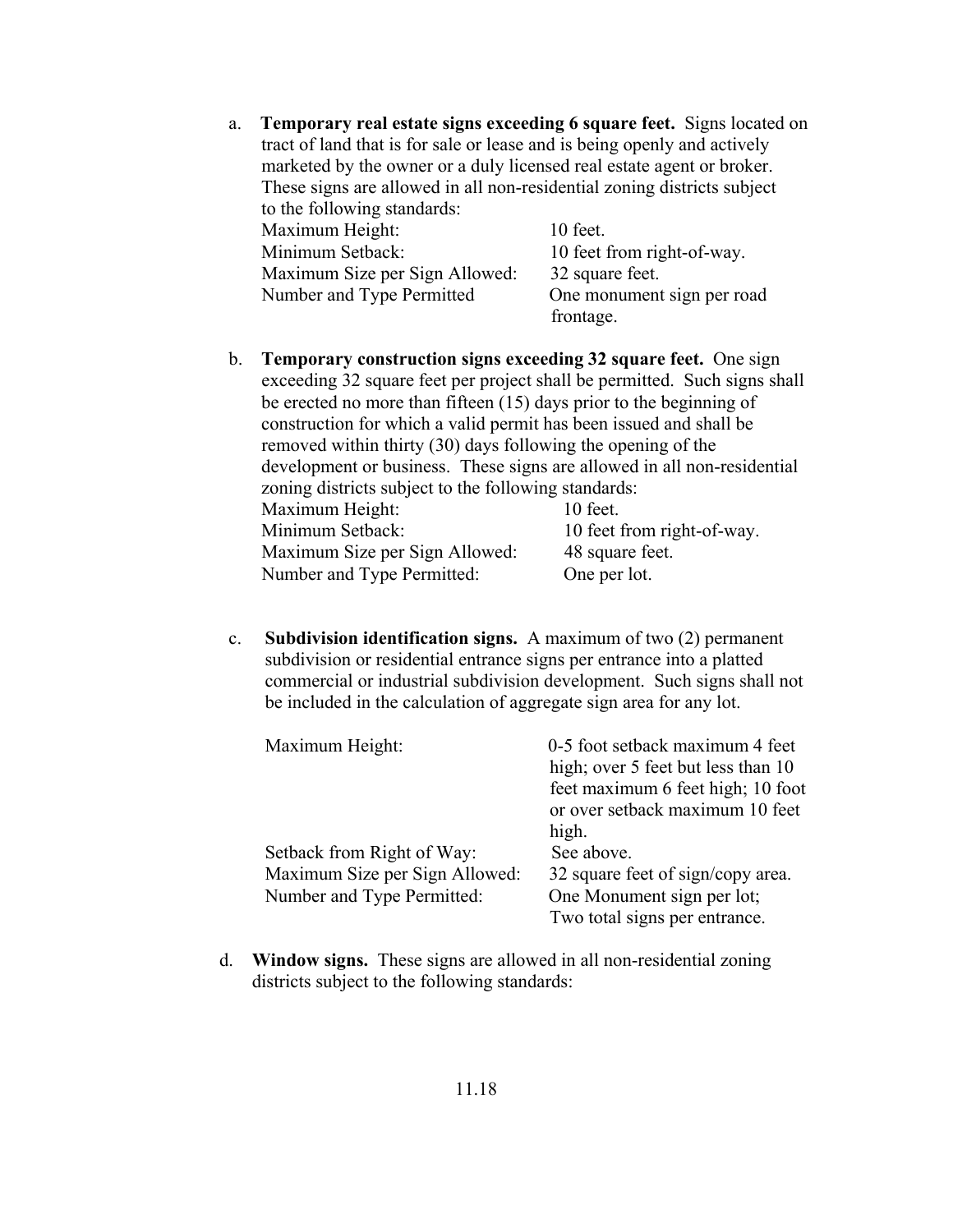The total copy area of such signs, however, shall not exceed a maximum of fifteen (15) percent of the total window area. Neon window signs are permitted for each tenant provided that such sign does not exceed a maximum of fifteen (15) percent of the total window area. Any such neon window sign shall be constant in its light emission, shall not be animated, and shall not be so large or of a character to obscure vision into the premises from the outside.

 e. **Interstate Visible Signs.** A freestanding ground sign within the Interstate 985 and 85 Corridor.

 **Interstate 985 and 85 Corridor.** For the purpose of this section, a parcel that is eligible for an Interstate Visible Sign is any parcel or land zoned M-1 that directly abuts the right-of-way of Interstate 985 or 85. Interstate visible signs shall only be allowed on a parcel of land meeting the above requirements. Survey and site plan of parcel required.

| 100 feet maximum                                 |
|--------------------------------------------------|
| Maximum of 672 square feet of<br>sign/copy area. |
|                                                  |
| Pole type, billboard                             |
| Furthermost edge of sign must be                 |
| located within 100 linear feet of                |
| the right-of-way of I-985 and                    |
| I-85. Interstate visible signs shall             |
| not located within 1,000 feet of                 |
| the nearest Interstate visible sign              |
| located within the City of Buford                |
|                                                  |

- f. **Electronic Interstate Visible Signs.** Electronic Interstate Visible Signs shall be used in accordance with the following provisions:
	- (1) All electronic interstate visible signs shall:
		- a. Contain static messages only, and shall not have movement nor flashing on any part of the sign structure, design, or pictorial segment of the sign, nor shall such sign have varying light intensity during the display of any single message. Transitions between messages shall not have frame effects or other methods which result in movement of a displayed image during such transition.
		- b. Every line of copy and graphics in a digital display must be at least 15 inches in height.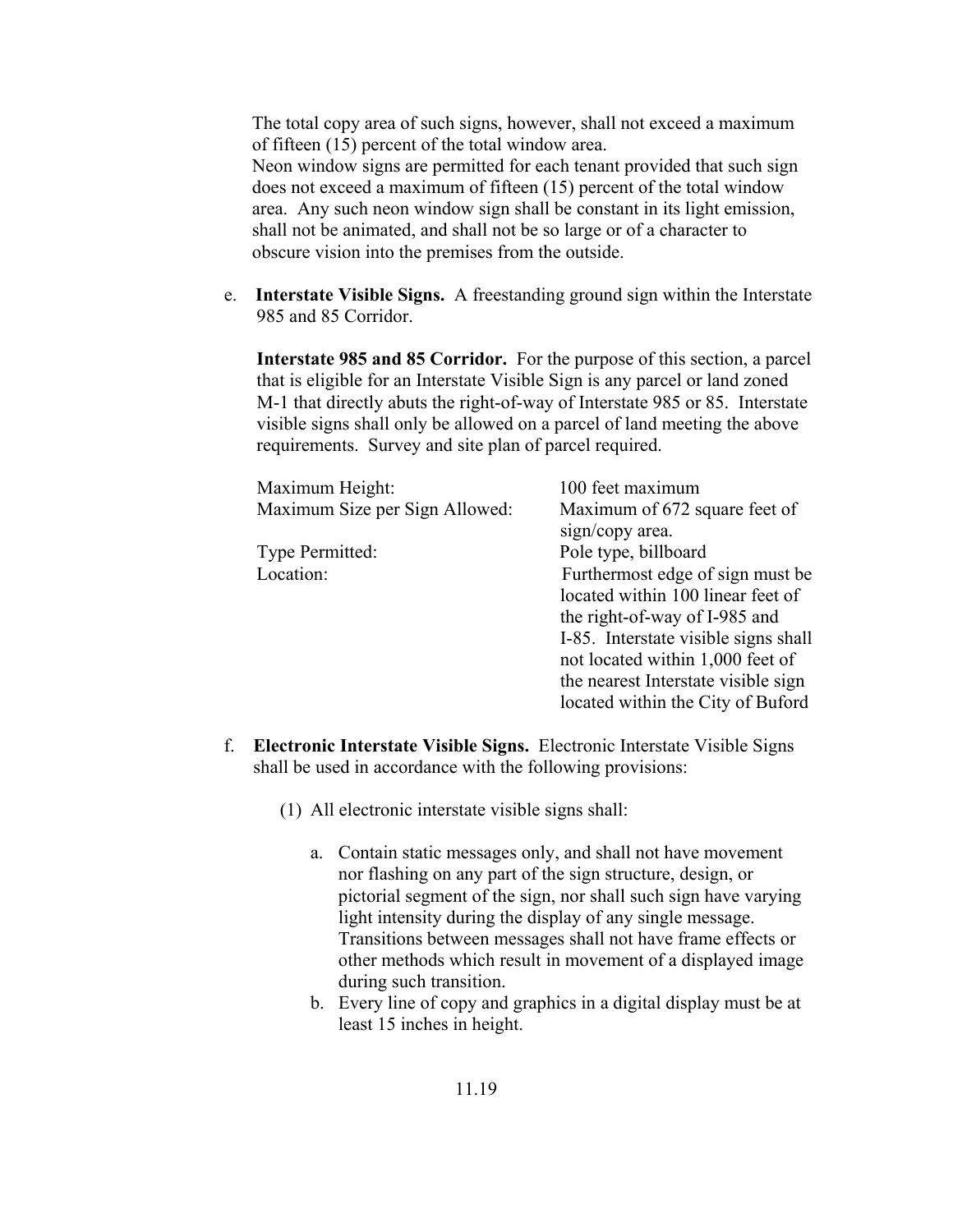c. Electronic Visible Signs may not operate at brightness levels of more than 0.30 foot candles above ambient light levels as measured at the following distances:

| SIGN SO. FEET | <b>DISTANCE</b> |
|---------------|-----------------|
| ~100          | $100^{\circ}$   |
| $101' - 300'$ | $150^{\circ}$   |
| $301' - 400'$ | 200'            |
| $401' - 672'$ | 250'            |

- d. Each sign must have a light sensing device that will adjust the brightness of the display as the natural ambient light conditions change.
- e. The owner of said electronic interstate visible sign shall provide to the Director information for a 24 hour contact able to turn off the electronic sign promptly if a malfunction occurs. If, at any time more than 50% of the digital display lights malfunction or are not longer working, the owner of said electronic sign shall make repairs to the sign within sixty (60) days or the sign will require removal.
- f. If the staff of the City of Buford finds that the electronic sign the brightness specified in paragraph c. above, the owner of the sign, within twenty four (24) hours of a request by the staff of the City of Buford, shall reduce the intensity of the sign to be in compliance with this ordinance.
- g. An electronic interstate visible sign on or before September 15, 2009 must comply with the operational standards listed above.
- h. Interstate visible signs permitted before September 15, 2009 shall be exempt from requirements (a) through (g) above.
- (2) Electronic Interstate Visible Signs located on M-1 zoned property: Electronic interstate visible signs may be utilized for any sign permitted by this ordinance on M-1 zoned property, provided that each such electronic sign shall comply with the following requirements in addition to those specified in subsection (1) hereinabove:
	- a. Each individual static message shall be displayed for not less than ten (10) seconds.
	- b. If such M-1 zoned property is located adjacent to a bona fide residence, such electronic sign shall not operate at brightness levels of more than 0.2 foot candles as measured at the nearest portion of such bona fide residence.
- g. Temporary Advertising Device. See General Provisions.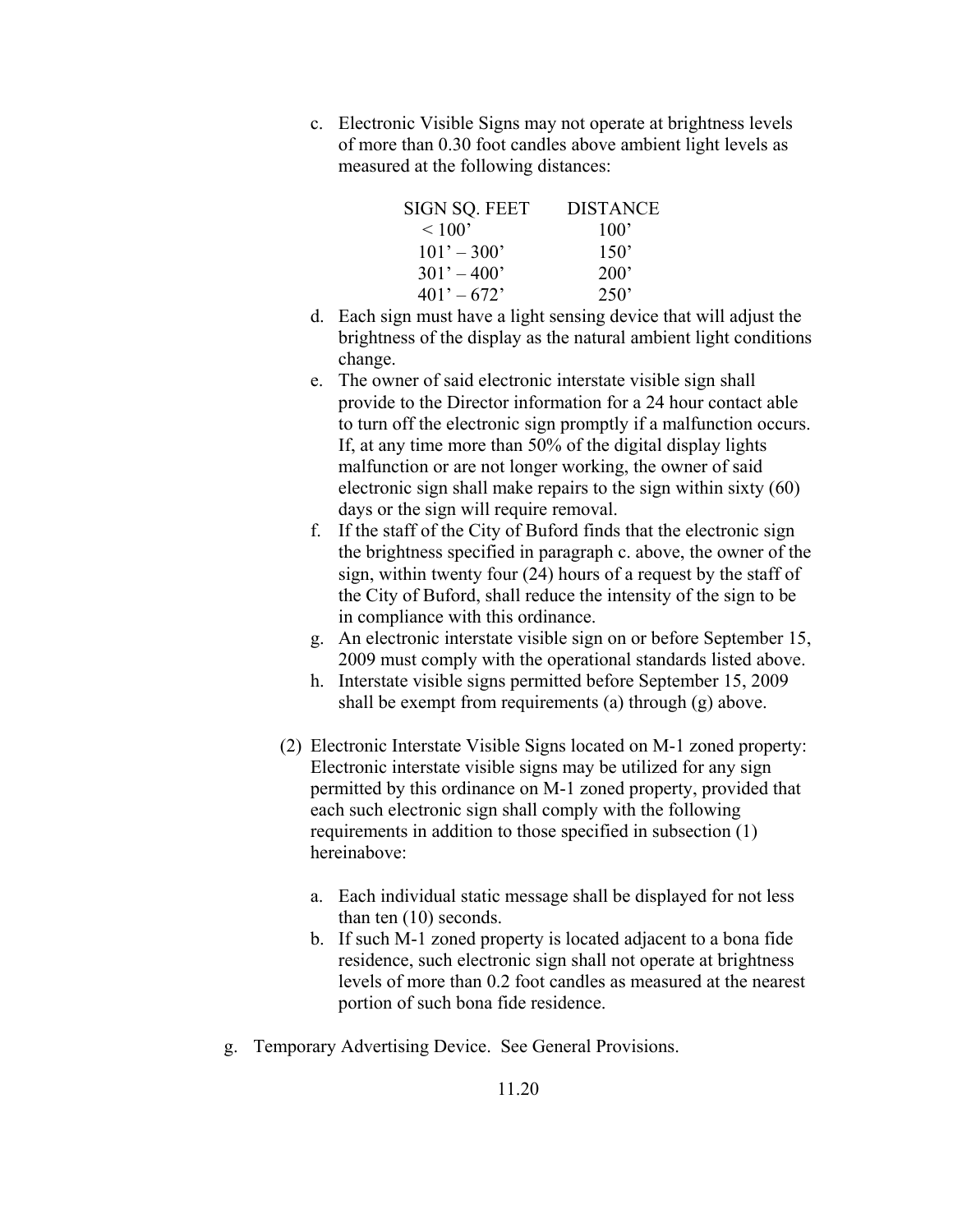h. Exempt Signs. See Exempt Signs.

| Directional Signs. |                 |
|--------------------|-----------------|
| Sign Type:         | Monument        |
| Maximum Height:    | 3 feet          |
| Maximum Size:      | 6 square feet   |
| Maximum Copy Area: | 4 square feet   |
| Location:          | Entrances/Exits |
|                    |                 |

- (2) Individual establishment on an individual lot (except for Convenience Stores with gasoline pumps).
	- a. Free Standing Signs. Each lot containing a building is allowed free standing signs as follows:

|    | Number and Type Permitted:<br>Setback from Right-of-Way:                                                             | One (1) monument sign per road<br>frontage.<br>See below.                                                                                                                                                                         |
|----|----------------------------------------------------------------------------------------------------------------------|-----------------------------------------------------------------------------------------------------------------------------------------------------------------------------------------------------------------------------------|
|    | Size Standards:<br><b>Gross Building Space (s.f.)</b><br>$0-10,000$<br>10,001-50,000<br>50,001-100,000<br>$100,000+$ | <u>Maximum Sign Size (s.f.)</u><br>40' Copy Area; 64' Sign Area<br>48' Copy Area; 80' Sign Area<br>64' Copy Area; 104' Sign Area<br>96' Copy Area; 144' Sign Area                                                                 |
|    | Height and Setback Standards:<br>Sign Area<br>Up to 64 s.f. of Sign Area<br>Over 64 s.f. of Sign Area                | Setback from Right-of-Way<br>0 to 5 foot setback $-6$ feet high; More<br>than 5 foot setback $-8$ feet high.<br>0 to 5 foot setback $-6$ feet high; More<br>than 5 foot setback $-10$ feet high.                                  |
| b. | Canopy and Wall Signs.<br>Maximum Height:<br>Maximum Size of Wall Sign:<br>Number and Type Permitted                 | Not greater than height of wall.<br>Maximum of 5% of wall area where<br>sign is affixed, not to exceed 200<br>square feet of sign/copy area.<br>One (1) wall sign per wall<br>elevation; Maximum of 4<br>elevations per building. |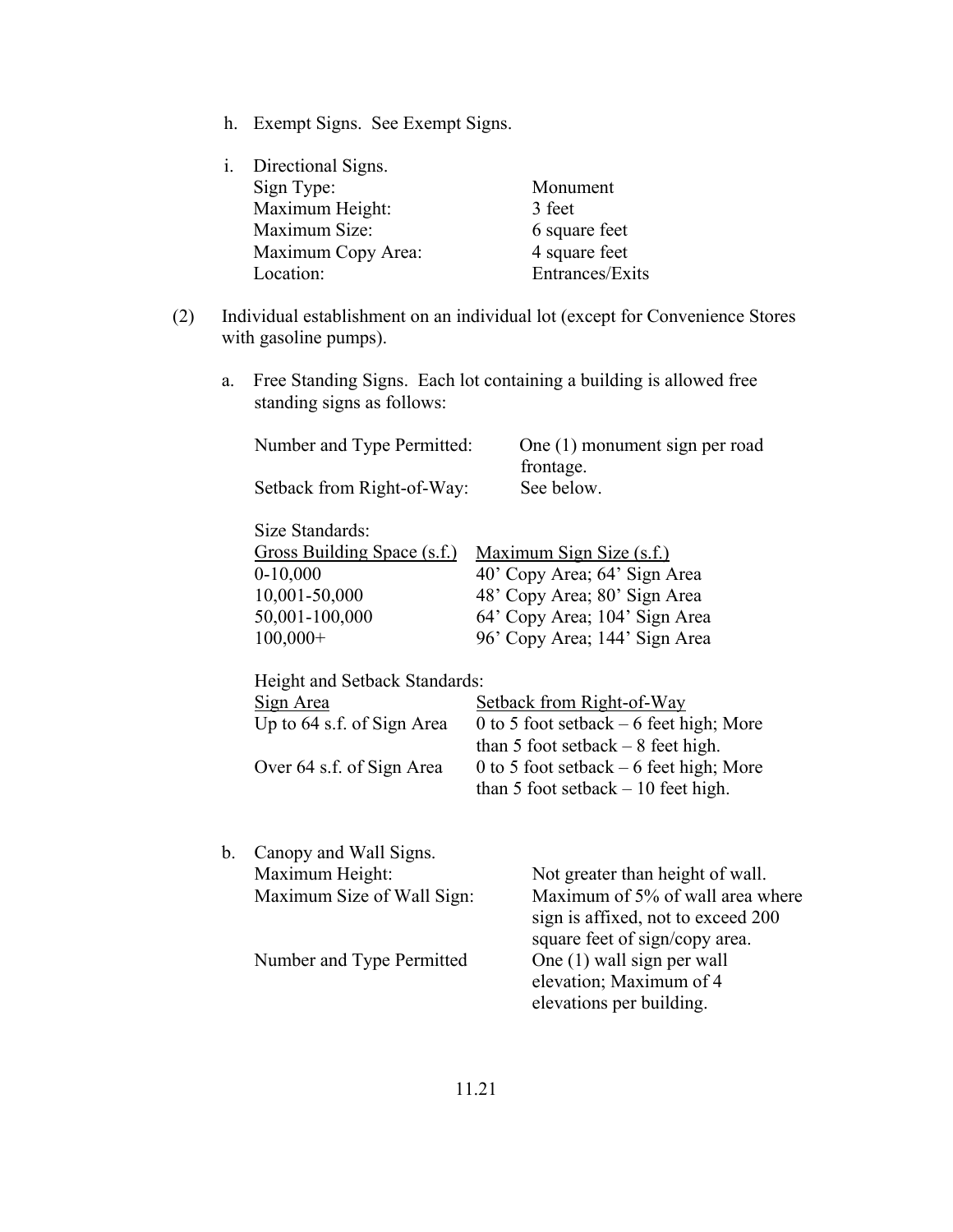- (3) Planned Multi-Tenant Office, Institutional, Industrial or Shopping Center. Each Lot containing such a building is allowed signs as follows:
	- a. Free Standing Signs.

| Number and Type Permitted:    | One (1) monument sign per road<br>frontage.                 |
|-------------------------------|-------------------------------------------------------------|
| Setback from Right-of-Way:    | See below.                                                  |
| Size Standards:               |                                                             |
| Gross Building Space (s.f.)   | <u>Maximum Sign Size (s.f.)</u>                             |
| $0-10,000$                    | 48' Copy Area; 64' Sign Area                                |
| 10,001-50,000                 | 80' Copy Area; 104' Sign Area                               |
| 50,000-100,000                | 104' Copy Area; 144' Sign Area                              |
| $100,000+$                    | 112' Copy Area; 192' Sign Area                              |
| Height and Setback Standards: |                                                             |
| Sign Area                     | Setback from Right-of-Way                                   |
| Up to 104 s.f. of Sign Area   | 0 to 5 foot setback $-6$ feet high; More                    |
|                               | than 5 feet and less than 20-foot setback $-$               |
|                               | 8 feet high; 20-foot and greater setback –<br>10 feet high. |
| $104 - 144$ s.f. of Sign Area | 0 to 5 foot setback $-6$ feet high; More                    |
|                               | than 5 feet and less than 20-foot setback $-$               |
|                               | 10 feet high; 20-foot and greater setback –                 |
|                               | 12 feet high.                                               |
|                               |                                                             |
| Over 144 s.f. of Sign Area    | 0 to 5 foot setback $-6$ feet high; More                    |
|                               | than 5 feet and less than 20-foot setback $-$               |
|                               | 12 feet high; 20-foot and greater setback –                 |
|                               | 16 feet high.                                               |
|                               |                                                             |

b. Canopy and Wall Signs. Signs for individual tenants within planned commercial, industrial, office and shopping center (retail shopping center tenant signs).

| Maximum Height:<br>Maximum Size per Sign Allowed: | Not greater than height of wall.<br>Maximum of 5% of wall area per<br>business; Measured by using the<br>leasable exterior wall area per<br>business. Maximum of 200 s.f. per<br>sign. |
|---------------------------------------------------|----------------------------------------------------------------------------------------------------------------------------------------------------------------------------------------|
| Number and Type Permitted:                        | One (1) sign per wall per business.                                                                                                                                                    |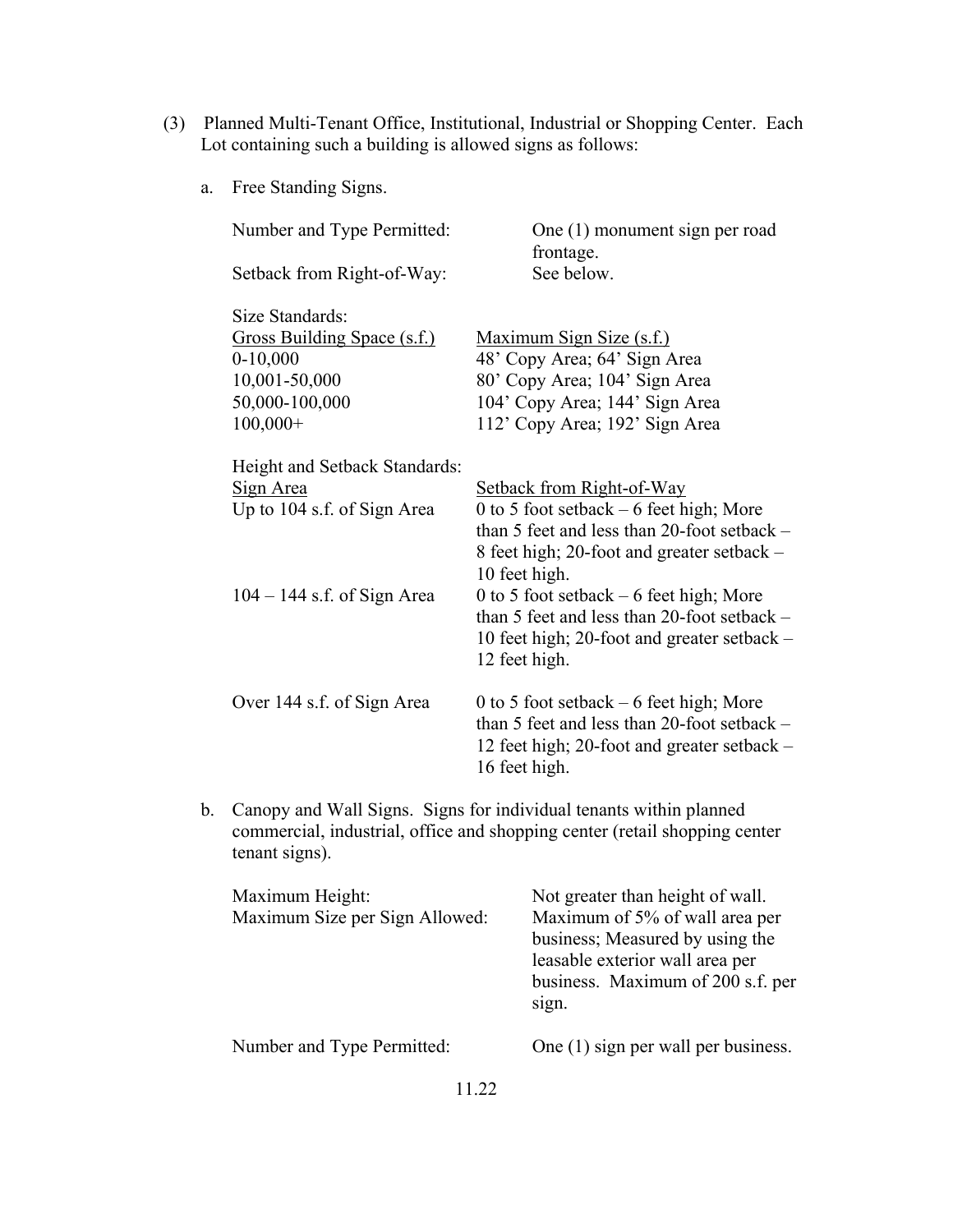c. Under-Canopy Signs. Under-canopy signs are permitted for each tenant within a planned center.

| Number and Type Permitted: | One $(1)$ sign per tenant.          |
|----------------------------|-------------------------------------|
| Maximum Size:              | Not exceed two $(2)$ square feet in |
|                            | sign/copy area.                     |
| Height and Location:       | Shall be located high enough to     |
|                            | assure clearance for pedestrians,   |
|                            | but with a bottom edge no lower     |

- (4) Industrial or Office Park.
	- a. Primary Entrance Signs. A maximum of two (2) permanent free-standing entrance signs at the entrance of an industrial or office park is permitted as follows:

than 7 feet.

| Maximum Height:                                                                            | 0-5 foot setback maximum 4 feet<br>high; over 5 feet but less than 10<br>feet maximum 6 feet high; 10 foot<br>or over setback maximum 12 feet<br>high. |
|--------------------------------------------------------------------------------------------|--------------------------------------------------------------------------------------------------------------------------------------------------------|
| Setback from Right-of-Way:<br>Maximum Size per Sign Allowed:<br>Number and Type Permitted: | See above.<br>72 square feet of sign/copy area.<br>Two total monument signs per<br>entrance.                                                           |

b. Secondary free-standing building signs. One (1) secondary free-standing sign shall be permitted for each building in an industrial/office park subject to the following standards:

| Maximum Height:                 | 3 feet.                           |
|---------------------------------|-----------------------------------|
| Setback from publicly dedicated |                                   |
| Right-of-Way:                   | 20 feet.                          |
| Setback from internal           |                                   |
| Private streets:                | 0 feet.                           |
| Maximum Size per Sign Allowed:  | 10 square feet of sign/copy area. |
| Number and Type Permitted:      | One monument sign per building.   |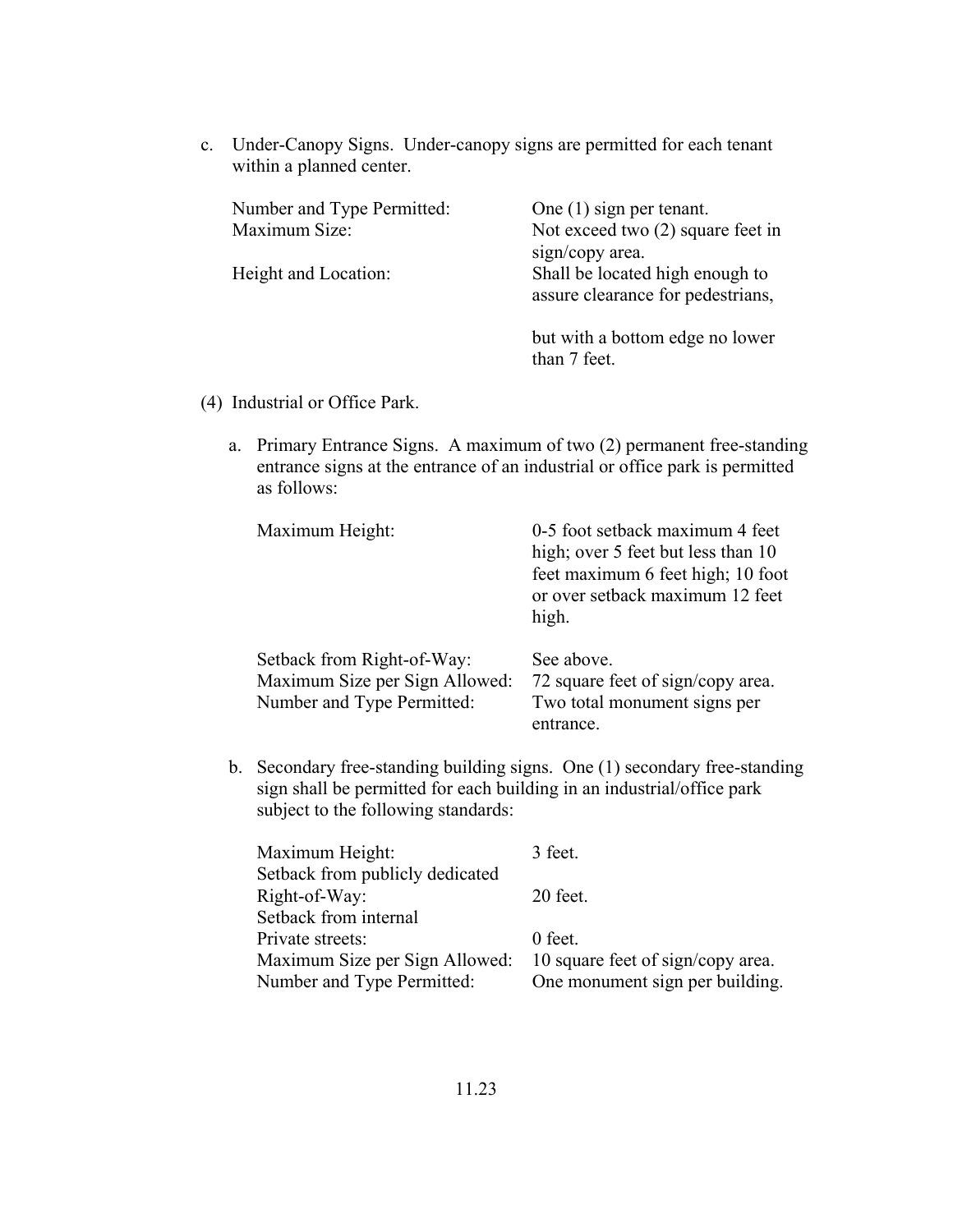|  | c. Secondary Door, Canopy or Wall Signs. One (1) secondary door, canopy<br>or wall sign shall be permitted for each tenant with an external doorway<br>subject to the following standards: |                                                                                                                                                           |  |
|--|--------------------------------------------------------------------------------------------------------------------------------------------------------------------------------------------|-----------------------------------------------------------------------------------------------------------------------------------------------------------|--|
|  |                                                                                                                                                                                            |                                                                                                                                                           |  |
|  | Maximum Height:                                                                                                                                                                            | Not greater than height of wall.                                                                                                                          |  |
|  | Maximum Size Per Sign Allowed:                                                                                                                                                             | Maximum of 5% of wall area or 9<br>square feet, whichever is less, per<br>business; Measured by using the<br>leasable exterior wall area per<br>business. |  |
|  | Number and Type Permitted:                                                                                                                                                                 | One (1) sign per wall per business.                                                                                                                       |  |

 (5) Convenience Store/Fuel Canopy Signs. For convenience stores with fuel sales the following applies:

| a. | Free Standing Signs. Each lot containing a building is allowed free |                                     |
|----|---------------------------------------------------------------------|-------------------------------------|
|    | Standing signs as follows:                                          |                                     |
|    | Maximum Height:                                                     | 0 to 5 foot setback $-6$ feet high; |
|    |                                                                     | More than $5$ feet $-8$ feet high.  |
|    | Setback from Right-of-Way:                                          | See above.                          |
|    | Number and Type Permitted:                                          | One (1) monument sign per road      |
|    |                                                                     | frontage.                           |
|    | Size Standards:                                                     | Maximum 48' Copy Area; 64'          |
|    |                                                                     | Sign Area.                          |
|    |                                                                     |                                     |

| b. Canopy and Wall Signs (except fuel canopy). |                            |                                       |
|------------------------------------------------|----------------------------|---------------------------------------|
|                                                | Maximum Height:            | Not greater than height of wall.      |
|                                                | Maximum Size of Wall Sign: | Maximum of 5% of wall area            |
|                                                |                            | where sign is affixed, not to exceed  |
|                                                |                            | 200 square feet of sign/copy area.    |
|                                                | Number and Type Permitted: | One (1) wall sign per wall elevation; |
|                                                |                            | Maximum of 4 elevations per           |
|                                                |                            | building.                             |
|                                                |                            |                                       |

- c. Fuel Canopy Signs. One sign per canopy per public road frontage is allowed with a maximum of 16 square feet of copy area.
- d. Spreader bars (signs located under canopy over pump islands). No more than two signs per spreader bar, not to exceed four square feet per sign.
- e. Accessory car wash. One additional wall sign located per face of the care wash is allowed provided each sign does not exceed eight (8) square feet in sign or copy area.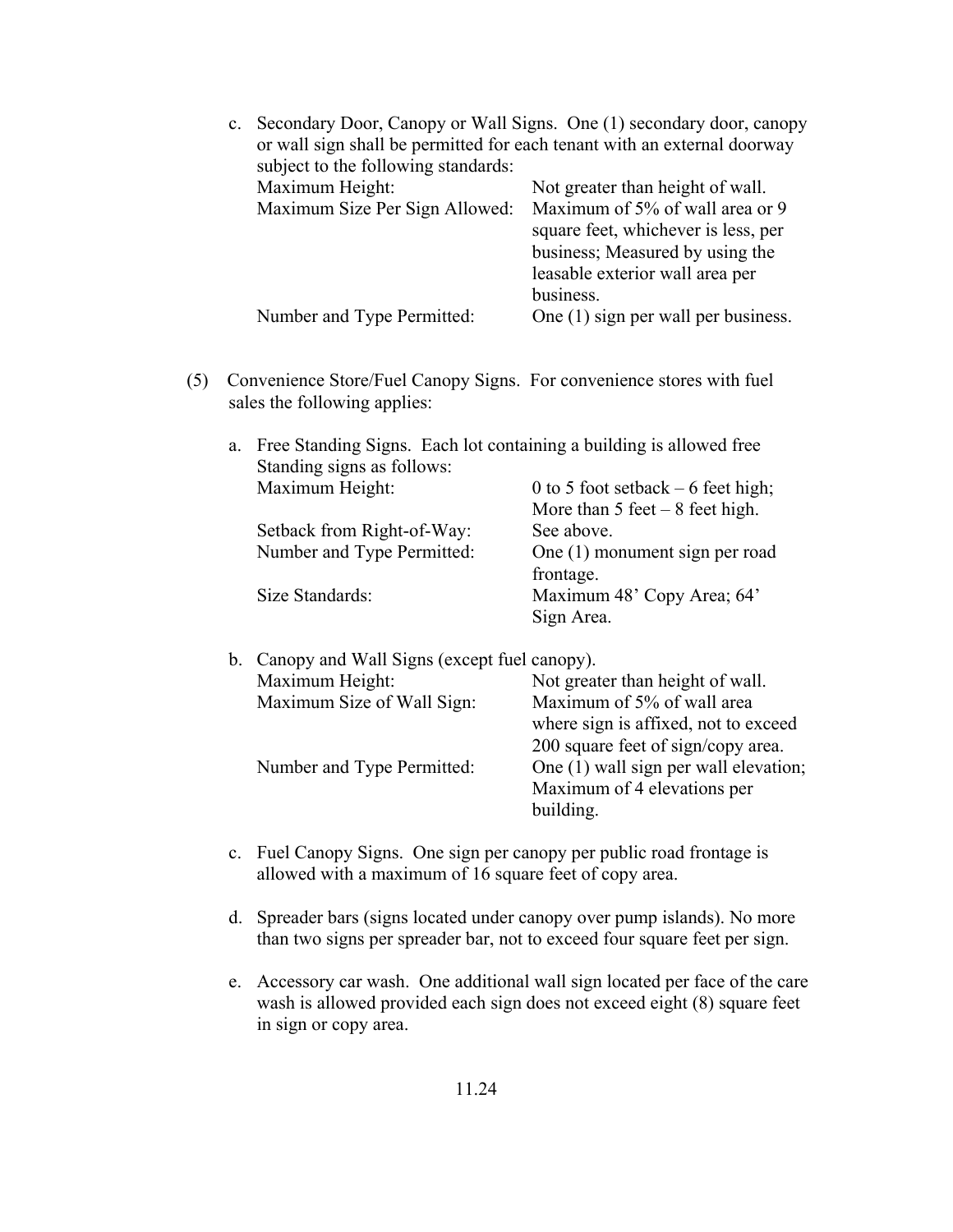- f. Electronic signs may provide for variable price per gallon messages, but shall be displayed for not less than ten (10) seconds.
- (6) Electronic Signs. Electronic Signs shall be used in accordance with the following provisions:
	- (1) All electronic signs shall:
		- a. Contain static messages only, and shall not have movement nor flashing on any part of the sign structure, design, or pictorial segment of the sign, nor shall such sign have varying light intensity during the display of any single message. (except as provided in g.)
		- b. Electronic Signs may not operate at brightness levels of more than 0.30 foot candles above ambient light levels as measured at the following distances:

| SIGN SQ. FEET | <b>DISTANCE</b> |
|---------------|-----------------|
| $\leq 100$    | 100'            |
| $101' - 300'$ | $150^{\circ}$   |
| $301' - 400'$ | 200'            |
| $401' - 672'$ | 250'            |

- c. Each sign must have a light sensing device that will adjust the brightness of the display as the natural ambient light conditions change.
- d. The owner of said electronic sign shall provide to the Director information for a 24 hour contact able to turn off the electronic sign promptly if a malfunction occurs. If, at any time more than 50% of the digital display lights malfunction or are not longer working, the owner of said electronic sign shall make repairs to the sign within sixty (60) days or the sign will require removal.
- e. If the staff of the City of Buford finds that the electronic sign the brightness specified in paragraph c. above, the owner of the sign, within twenty four (24) hours of a request by the staff of the City of Buford, shall reduce the intensity of the sign to be in compliance with this ordinance.
- f. An electronic sign permitted before September 15, 2009 shall be exempt from requirements  $(a)$ ,  $(b)$ ,  $(c)$  and  $(e)$  above.
- g. Electronic signs may provide for variable messages, but shall be displayed for not less than ten (10) seconds.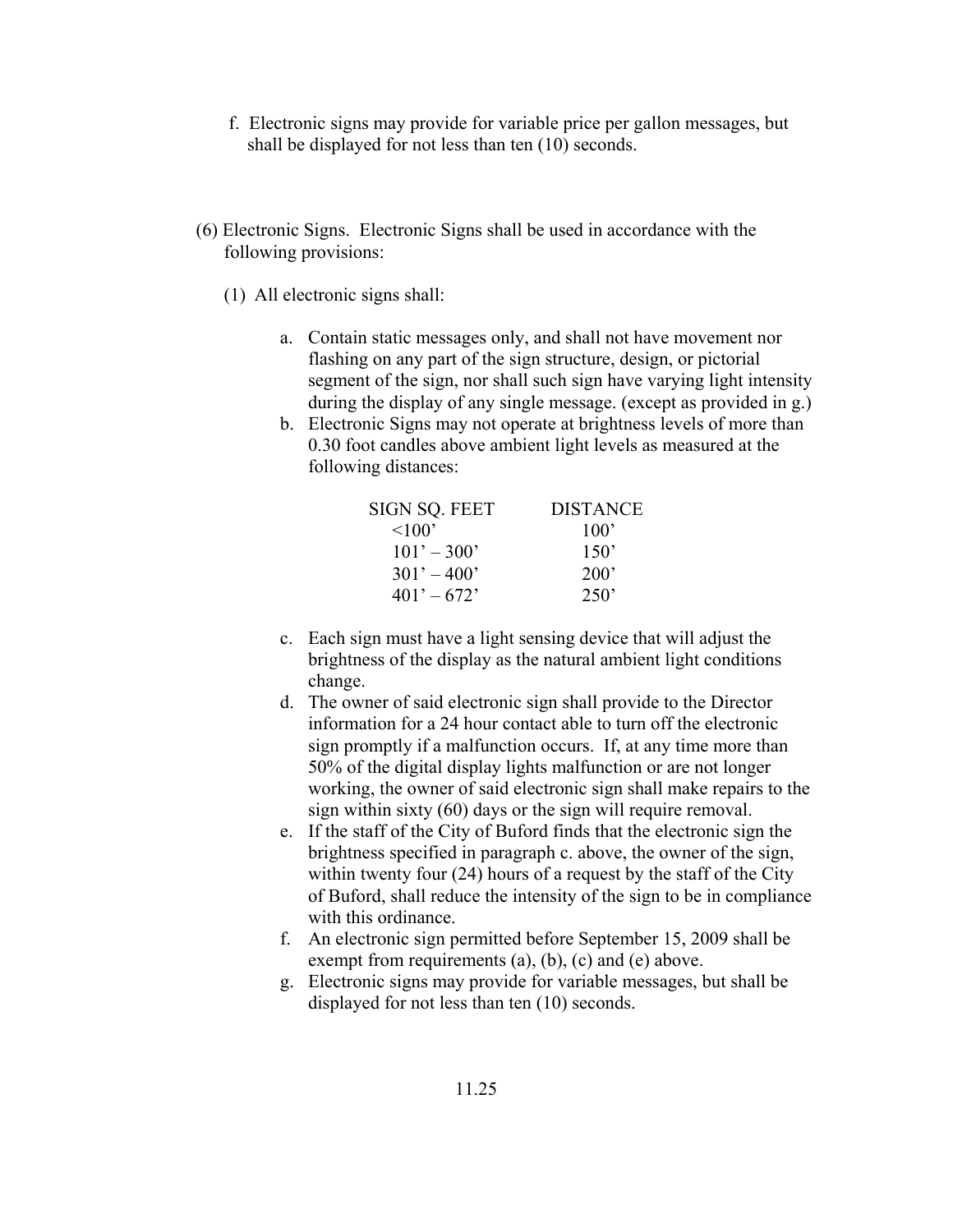- D. **Mixed Use Development Signs.** The following signs are permitted in approved mixed use developments as provided herein:
	- (1) **General Signs**.
		- a. **Temporary real estate signs exceeding 6 square feet.** Signs located on tract or land that is for sale or lease and is being openly and actively marketed by the owner or a duly licensed real estate agent or broker. These signs are allowed in all non-residential zoning districts subject to the following standards: Maximum Height: 10 feet. Minimum Setback: 10 feet from right-of-way. Maximum Size per Sign Allowed: 32 square feet. Number and Type Permitted: One monument sign per road frontage.
		- b. **Temporary construction signs exceeding 32 square feet.** One sign exceeding 32 square feet per project shall be permitted. Such signs shall be erected no more than fifteen (15) days prior to the beginning of construction for which a valid permit has been issued and shall be removed within thirty (30) days following the opening of the development or business. These signs are allowed in all non residential zoning districts subject to the following standards:

| Maximum Height:                | $10$ feet.                 |
|--------------------------------|----------------------------|
| Minimum Setback:               | 20 feet from right-of-way. |
| Maximum Size per Sign Allowed: | 48 square feet.            |
| Number and Type Permitted:     | One per lot.               |

c. **Subdivision identification signs.** A maximum of two (2) permanent subdivision or residential entrance signs per entrance into a platted commercial or industrial subdivision development. Such signs shall not be included in the calculation of aggregate sign area for any lot. Maximum Height: 0-5 foot setback maximum 4

|                                | $\frac{1}{2}$                 |
|--------------------------------|-------------------------------|
|                                | than 10 feet maximum 6 feet   |
|                                | high; 10 foot or over setback |
|                                | maximum 10 feet high.         |
| Setback from Right-of-Way:     | See above.                    |
| Maximum Size per Sign Allowed: | 32 square feet of sign/copy   |
|                                | area.                         |
| Number and Type Permitted:     | One monument sign per lot;    |
|                                | Two total signs per entrance. |
|                                |                               |

feet high; over 5 feet but less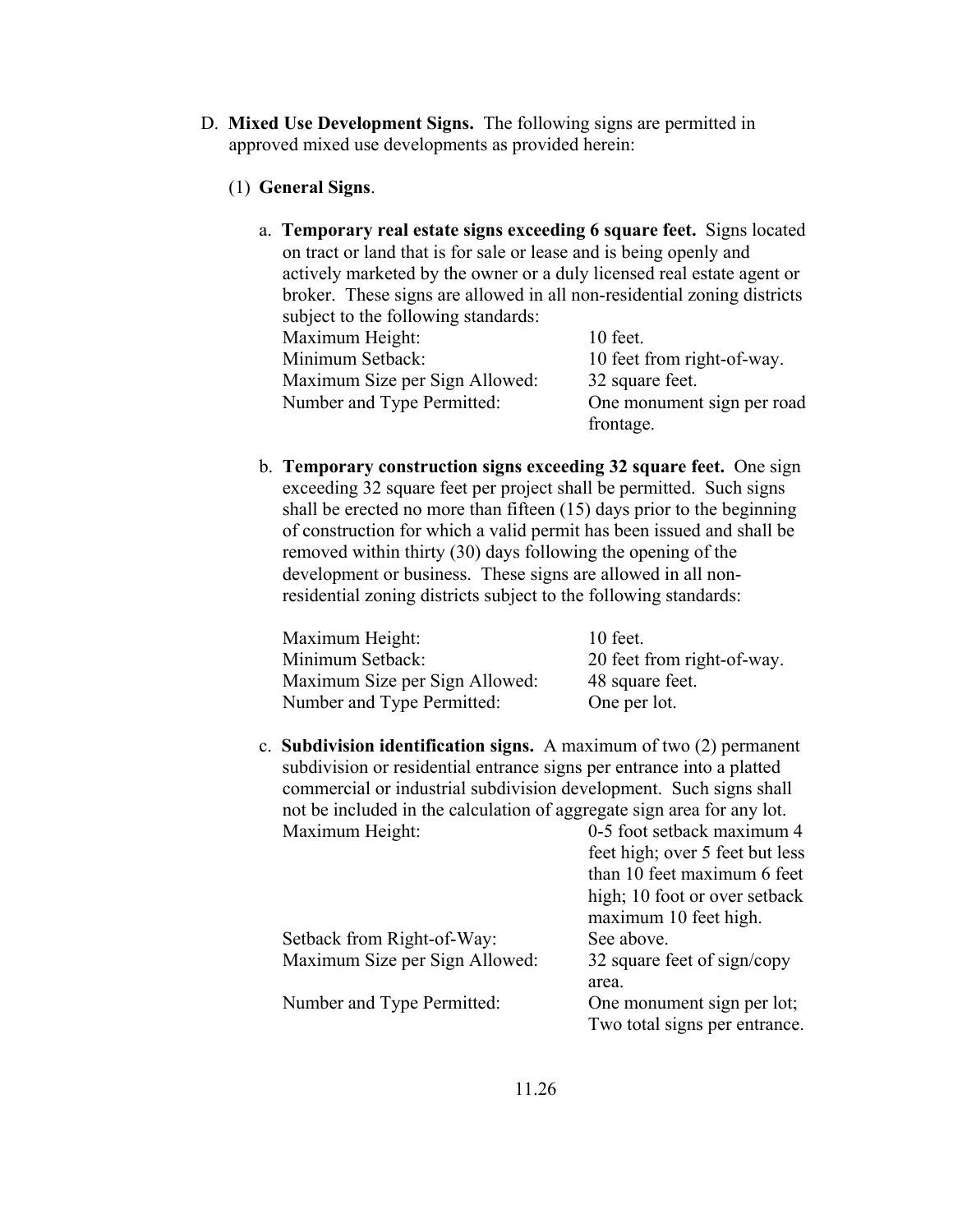d. **Window signs.** These signs are allowed in all non-residential zoning districts subject to the following standards:

 The total copy area of such signs, however, shall not exceed a maximum of fifteen (15) percent of the total window area.

 Neon window signs are permitted for each tenant provided that such sign does not exceed a maximum of fifteen (15) percent of the total window area. Any such neon window sign shall be constant in its light emission, shall not be animated, and shall not be so large or of a character to obscure vision into the premises from the outside.

e. **Interstate Visible Signs.** A freestanding ground sign within the Interstate 985 and 85 Corridor.

 **Interstate 985 and 85 Corridor.** For the purpose of this section, a parcel that is eligible for an Interstate Visible Sign is any parcel of land zoned M-1 that directly abuts the right-of-way of Interstate 985 or 85. Interstate visible signs shall only be allowed on parcel of land meeting the above requirements. Survey and site plan of parcel required.

| Maximum Height:                | 100 feet maximum.           |
|--------------------------------|-----------------------------|
| Maximum Size per Sign Allowed: | Maximum of 672 square       |
|                                | Feet of sign/copy area.     |
| Type Permitted:                | Pole type, billboard.       |
| Location:                      | Furthermost edge of sign    |
|                                | must be located within      |
|                                | 100 linear feet of the      |
|                                | right-of-way of I-985       |
|                                | and I-85. Interstate        |
|                                | visible signs shall not be  |
|                                | located within 1,000 feet   |
|                                | of the nearest Interstate   |
|                                | visible sign located within |
|                                | the City of Buford.         |

f. Temporary Advertising Device. See General Provisions.

g. Exempt Signs. See Exempt Signs.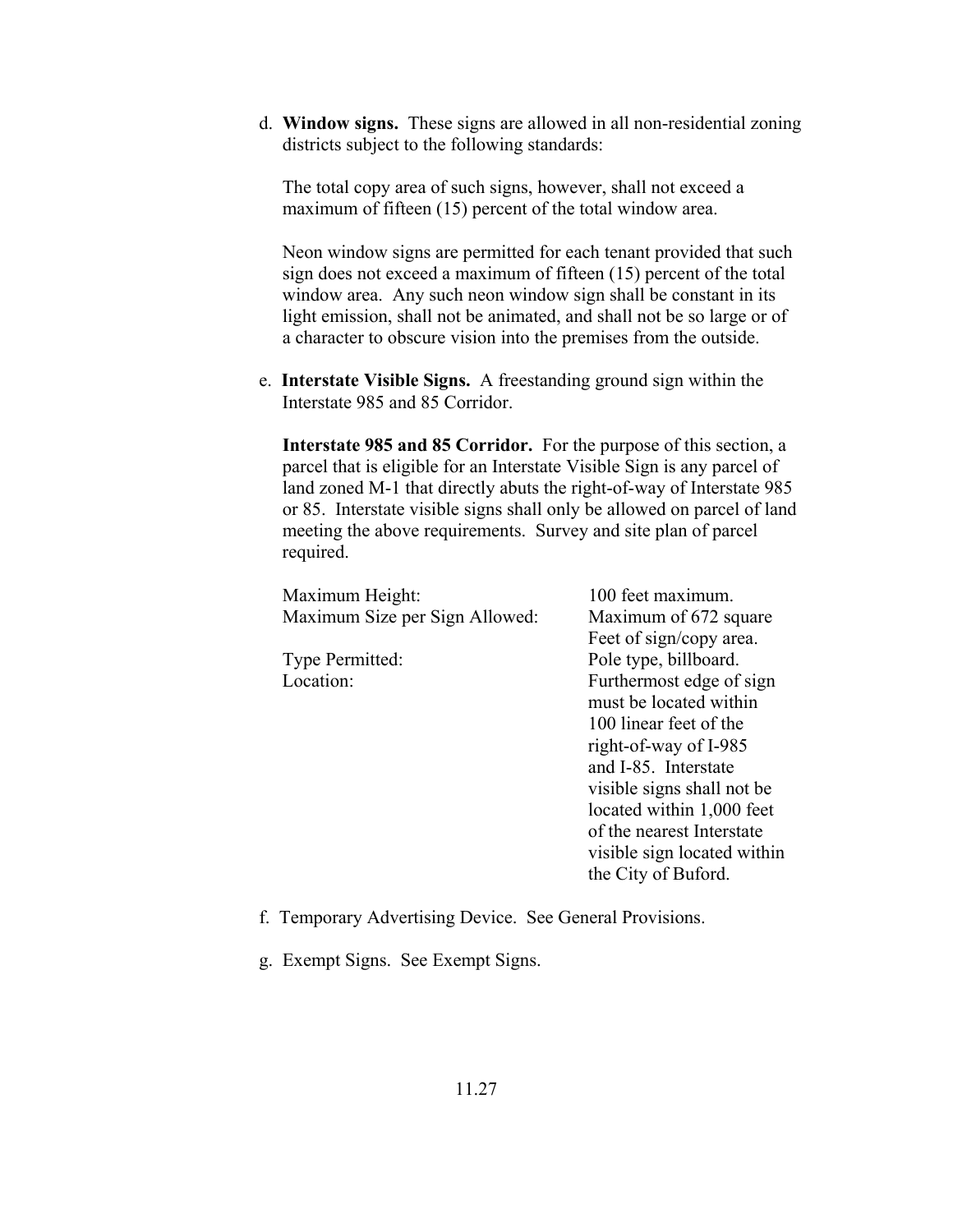- (2) Individual establishment on an individual lot (except Convenience Stores with gasoline pumps).
	- a. Free Standing Signs. Each lot containing a building is allowed free standing signs as follows:

|     | Number and Type Permitted:<br>Setback from Right-of-Way:                                                                                       | One (1) monument sign per<br>road frontage.<br>See below.                                                                                                                                              |
|-----|------------------------------------------------------------------------------------------------------------------------------------------------|--------------------------------------------------------------------------------------------------------------------------------------------------------------------------------------------------------|
|     | Size Standards:<br>Gross Building Space (s.f.)<br>$0-10,000$<br>10,001-50,000<br>50,001-100,000<br>$100,000 +$                                 | Maximum Sign Size (s.f.)<br>40' copy area; 64' sign area<br>48' copy area; 80 sign area<br>64' copy area; 104' sign area<br>96' copy area; 144' sign area                                              |
|     | Height and Setback Standards:<br>Sign Area<br>Up to 64 s.f. of Sign Area<br>Over 64 s.f. of Sign Area                                          | Setback from Right-of-Way<br>0 to 5 foot setback $-6$ feet<br>high; More than 5 foot<br>setback $-8$ feet high.<br>9 to 5 foot setback $-6$ feet<br>high; More than 5 foot<br>setback $-10$ feet high. |
|     | b. Canopy and Wall Signs.<br>Maximum Height:<br>Maximum Size of Wall Sign:                                                                     | No greater than height of<br>wall.<br>Maximum of 5% of wall area                                                                                                                                       |
|     | Number and Type Permitted:                                                                                                                     | where sign is affixed, not to<br>exceed 200 square feet of<br>sign/copy area.<br>One (1) wall sign per wall<br>elevation; Maximum of 4<br>elevations per building.                                     |
| (3) | Planned Multi-Tenant Office, Institutional, Industrial or Shopping Center.<br>Each lot containing such a building is allowed signs as follows: |                                                                                                                                                                                                        |

| a. Free Standing Signs.    |                             |
|----------------------------|-----------------------------|
| Number and Type Permitted: | One $(1)$ monument sign per |
|                            | road frontage.              |
| Setback from Right-of-Way: | See below.                  |
|                            |                             |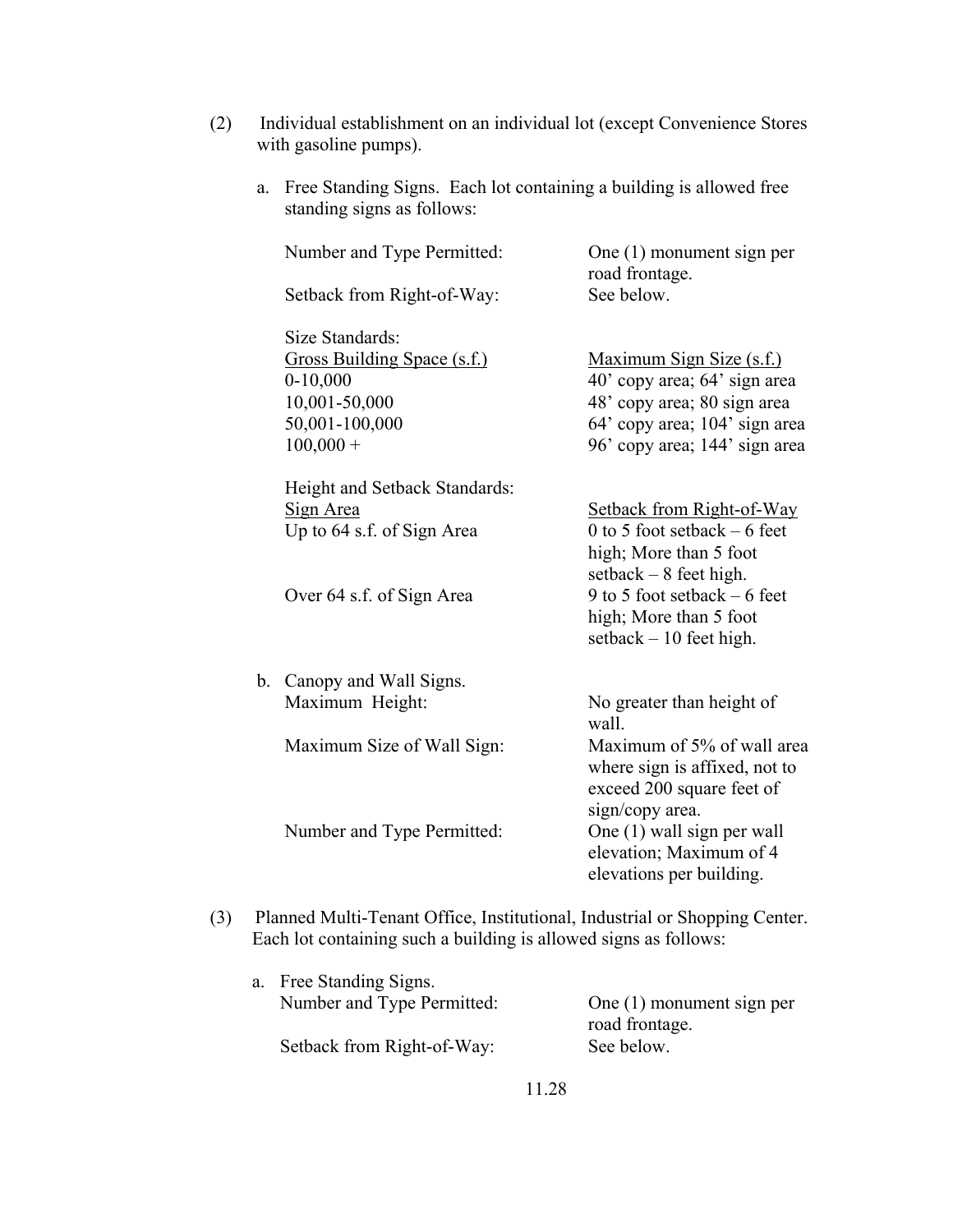| Size Standards:               |                                  |
|-------------------------------|----------------------------------|
| Gross Building Space (s.f.)   | <u>Maximum Sign Size (s.f.)</u>  |
| $0-10,000$                    | 48' copy area; 64' sign area     |
| 10,001-50,000                 | 80' copy area; 104' sign area    |
| 50,001-100,000                | 104' copy area; 144' sign area   |
| $100,000 +$                   | 112' copy area; 192' sign area   |
| Height and Setback Standards: |                                  |
| Sign Area                     | <b>Setback from Right-of-Way</b> |
| Up to 104 s.f. of Sign Area   | 0 to 5 foot setback $-6$ feet    |
|                               | high; More than 5 feet and       |
|                               | less than 20-foot setback $-$    |
|                               | 8 feet high; 20-foot and         |
|                               | greater setback $-10$ feet       |
|                               | high.                            |
| $104 - 144$ s.f. of Sign Area | 0 to 5 foot setback $-6$ feet    |
|                               | high; More than 5 feet and       |
|                               | less than 20-foot setback $-$    |
|                               | 10 feet high; 20-foot and        |
|                               | greater setback $-12$ feet       |
|                               | high.                            |
| Over 144 s.f. of Sign Area    | 0 to 5 foot setback $-6$ feet    |
|                               | high; More than 5 feet and       |
|                               | less than 20-foot setback $-$    |
|                               | 12 feet high; 20-foot and        |
|                               | greater setback $-16$ feet       |
|                               | high.                            |

b. Canopy and Wall Signs. Signs for individual tenants within planned Commercial, industrial, office and shopping centers (retail shopping center tenant signs).

| Maximum Height:                | Not greater than height of<br>Wall.                                                                               |
|--------------------------------|-------------------------------------------------------------------------------------------------------------------|
| Maximum Size per Sign Allowed: | Maximum of 5% of wall area<br>per business; Measured by<br>using the leasable exterior<br>wall area per business. |
| Number and Type Permitted:     | maximum of 200 s.f. per<br>sign.<br>One $(1)$ sign per wall per<br>business.                                      |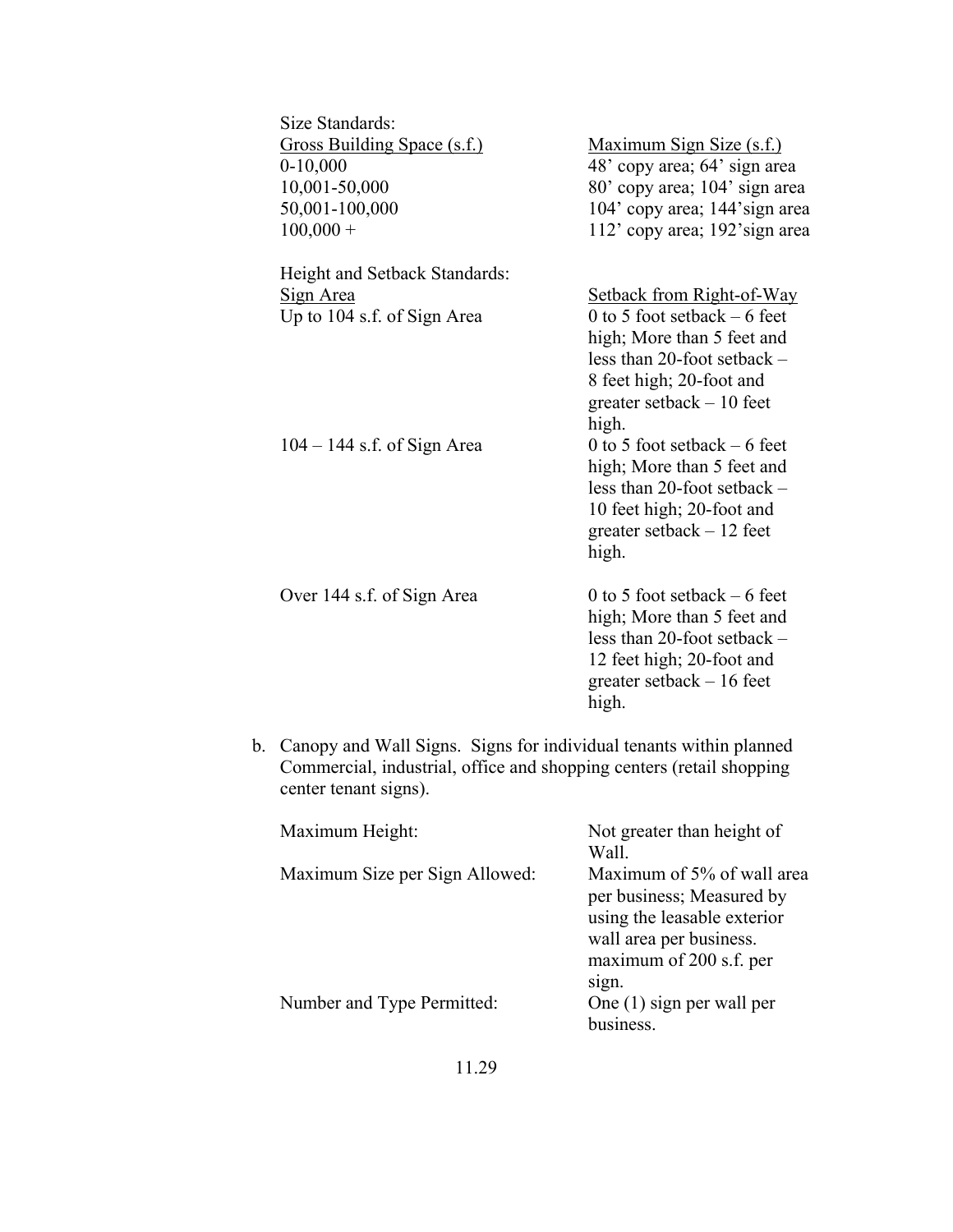c. Under-Canopy Signs. Under-canopy signs are permitted for each tenant within a planned center.

| Number and Type Permitted: | One $(1)$ sign per tenant.   |
|----------------------------|------------------------------|
| Maximum Size:              | Not exceed two (2) square    |
|                            | feet in sign/copy area.      |
| Height and Location:       | Shall be located high enough |
|                            | to assure clearance for      |
|                            | pedestrians, but with a      |
|                            | bottom edge no lower than    |
|                            | 7 feet.                      |

- (4) Industrial or Office Park.
	- a. Primary Entrance Signs. A maximum of two (2) permanent freestanding entrance sign at the entrance of an industrial or office park is permitted as follows:

| Maximum Height:                | 0-5 setback maximum 4 feet<br>high; over 5 feet but less<br>than 10 feet maximum 6 feet<br>high; 10 foot or over setback<br>maximum 12 feet high. |
|--------------------------------|---------------------------------------------------------------------------------------------------------------------------------------------------|
| Setback from Right-of-Way:     | See above.                                                                                                                                        |
| Maximum Size per Sign Allowed: | 72 square feet of sign/copy                                                                                                                       |
|                                | area.                                                                                                                                             |
| Number and Type Permitted:     | Two total monument signs                                                                                                                          |
|                                | Per entrance.                                                                                                                                     |

b. Secondary free-standing building signs. One (1) secondary freestanding sign shall be permitted for each building in an industrial/office park subject to the following standards:

| Maximum Height:                 | 3 feet.                     |
|---------------------------------|-----------------------------|
| Setback from publicly dedicated |                             |
| Right-of-Way:                   | 20 feet.                    |
| Setback from internal           |                             |
| private streets:                | 0 feet.                     |
| Maximum Size per Sign Allowed:  | 10 square feet of sign/copy |
|                                 | area.                       |
| Number and Type Permitted:      | One monument sign per       |
|                                 | building.                   |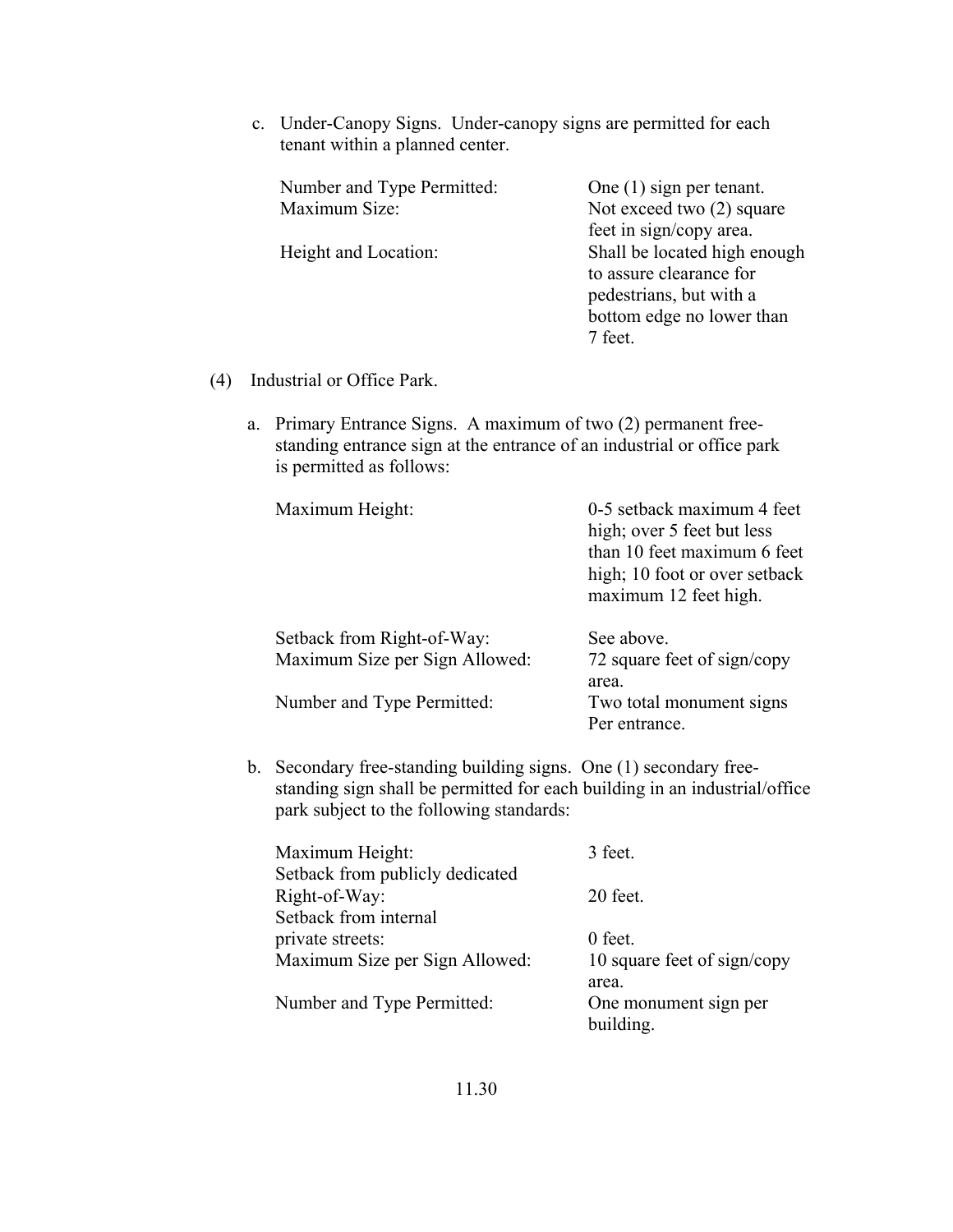|                                                                                                                        |  | c. Secondary Door, Canopy or Wall Signs. One (1) secondary door,                                      |                                                                                                                                                           |
|------------------------------------------------------------------------------------------------------------------------|--|-------------------------------------------------------------------------------------------------------|-----------------------------------------------------------------------------------------------------------------------------------------------------------|
| canopy or wall sign shall be permitted for each tenant with an<br>external doorway subject to the following standards: |  |                                                                                                       |                                                                                                                                                           |
|                                                                                                                        |  |                                                                                                       |                                                                                                                                                           |
|                                                                                                                        |  | Maximum Height:                                                                                       | Not greater than height of<br>wall.                                                                                                                       |
|                                                                                                                        |  | Maximum Size per Sign Allowed:                                                                        | Maximum of 5% of wall area<br>or 9 square feet, whichever is<br>less, per business; Measured<br>by using the leasable exterior<br>wall area per business. |
|                                                                                                                        |  | Number and Type Permitted:                                                                            | One (1) sign per wall per<br>business.                                                                                                                    |
| (5)                                                                                                                    |  | Convenience Store/Fuel Canopy Signs. For convenience stores with<br>fuel sales the following applies: |                                                                                                                                                           |
|                                                                                                                        |  | a. Free Standing Signs. Each lot containing a building is allowed free<br>Standing signs as follows:  |                                                                                                                                                           |
|                                                                                                                        |  | Maximum Height:                                                                                       | 0 to 5 foot setback $-6$ feet<br>high; More than $5$ feet $-8$<br>feet high.                                                                              |
|                                                                                                                        |  | Setback from Right-of-Way:                                                                            | See above.                                                                                                                                                |
|                                                                                                                        |  | Number and Type Permitted:                                                                            | One (1) monument sign per                                                                                                                                 |
|                                                                                                                        |  |                                                                                                       | road frontage.                                                                                                                                            |
|                                                                                                                        |  | Size Standards:                                                                                       | Maximum 48' Copy Area;<br>64' Sign Area.                                                                                                                  |
|                                                                                                                        |  | b. Canopy and Wall Signs (except fuel canopy).                                                        |                                                                                                                                                           |
|                                                                                                                        |  | Maximum Height:                                                                                       | No greater than height of<br>wall.                                                                                                                        |
|                                                                                                                        |  | Maximum Size of Wall Sign:                                                                            | Maximum of 5% of wall area<br>where sign is affixed, not to<br>exceed 200 square feet of<br>sign/copy area.                                               |
|                                                                                                                        |  | Number and Type Permitted:                                                                            | One (1) wall sign per wall<br>elevation; Maximum of 4<br>elevations per building.                                                                         |

- c. Fuel Canopy Signs. One sign per canopy per public road frontage is allowed with a maximum of 16 square feet of copy area.
- d. Spreader bars (signs located under canopy over pump islands). No more than two signs per spreader bar, not to exceed four square feet per sign.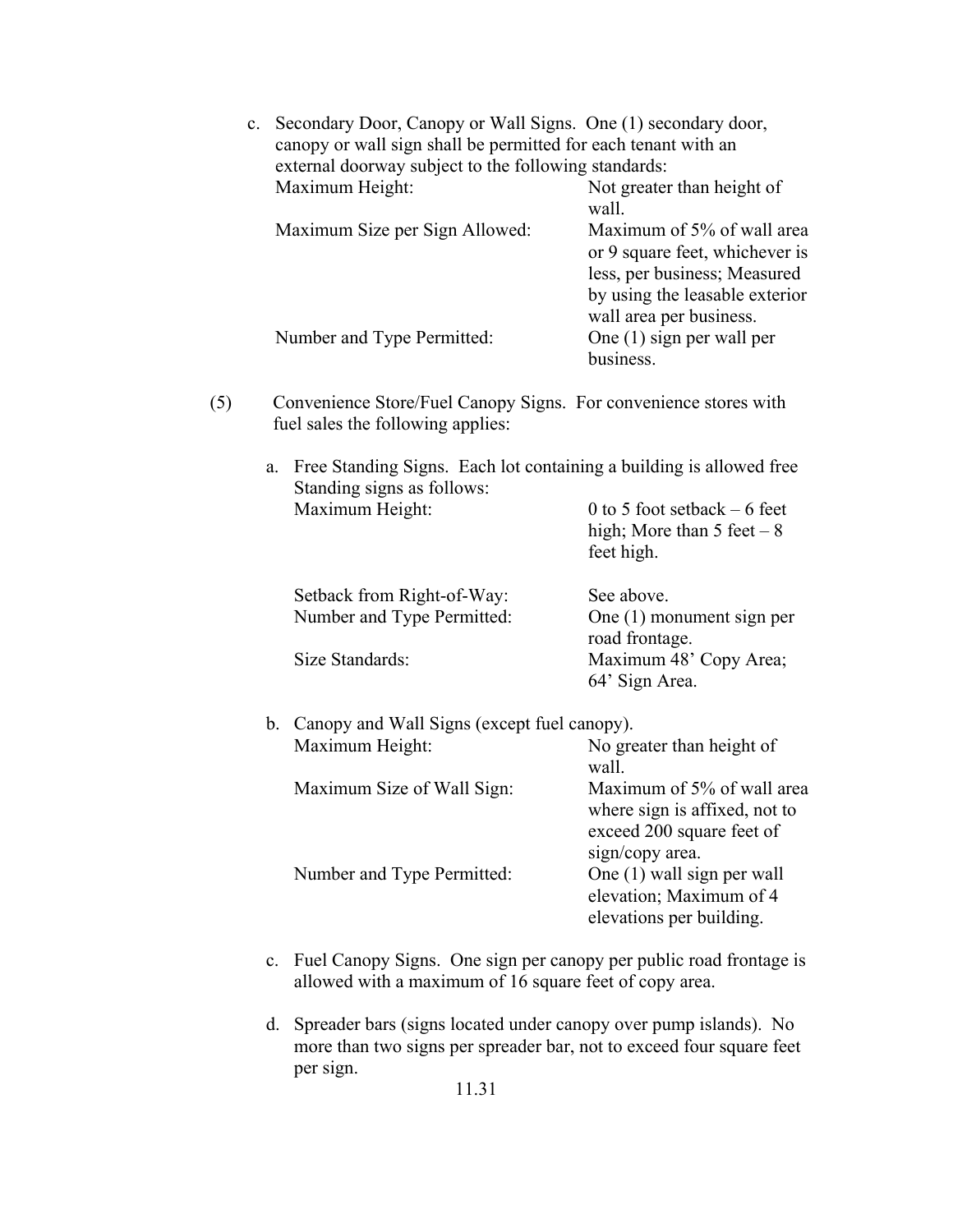- e. Accessory car wash. One additional wall sign located per face of the car wash is allowed provided each sign does not exceed eight (8) square feet in sign or copy area.
- f. Electronic signs may provide for variable price per gallon messages, but shall be displayed for not less than ten (10) seconds.
- (6) Mixed Use Developments Signs

| a. | Pedestrian and Vehicular Directional Signs |                                                                                                                        |
|----|--------------------------------------------|------------------------------------------------------------------------------------------------------------------------|
|    | Sign Type:                                 | Pole type as decorative poles<br>or decorative lamps.                                                                  |
|    | Maximum Height:                            | 14 feet.                                                                                                               |
|    | Maximum Size/Copy Area:                    | 6 square feet.                                                                                                         |
|    | Height and location:                       | Shall be located high enough<br>to assure clearance for<br>pedestrians but with a bottom<br>edge no lower than 7 feet. |
|    |                                            |                                                                                                                        |

- (7) Electronic Signs. Electronic Signs shall be used in accordance with the following provisions:
	- (1) All electronic signs shall:
	- a. Contain static messages only, and shall not have movement nor flashing on any part of the sign structure, design, or pictorial segment of the sign, nor shall such sign have varying light intensity during the display of any single message. (except as provided in g.)
	- b. Electronic Signs may not operate at brightness levels of more than 0.30 foot candles above ambient light levels as measured at the following distances:

| SIGN SQ. FEET | <b>DISTANCE</b> |
|---------------|-----------------|
| $\leq 100$    | 100'            |
| $101' - 300'$ | 150'            |
| $301' - 400'$ | 200'            |
| $401' - 672'$ | 250'            |

c. Each sign must have a light sensing device that will adjust the brightness of the display as the natural ambient light conditions change.